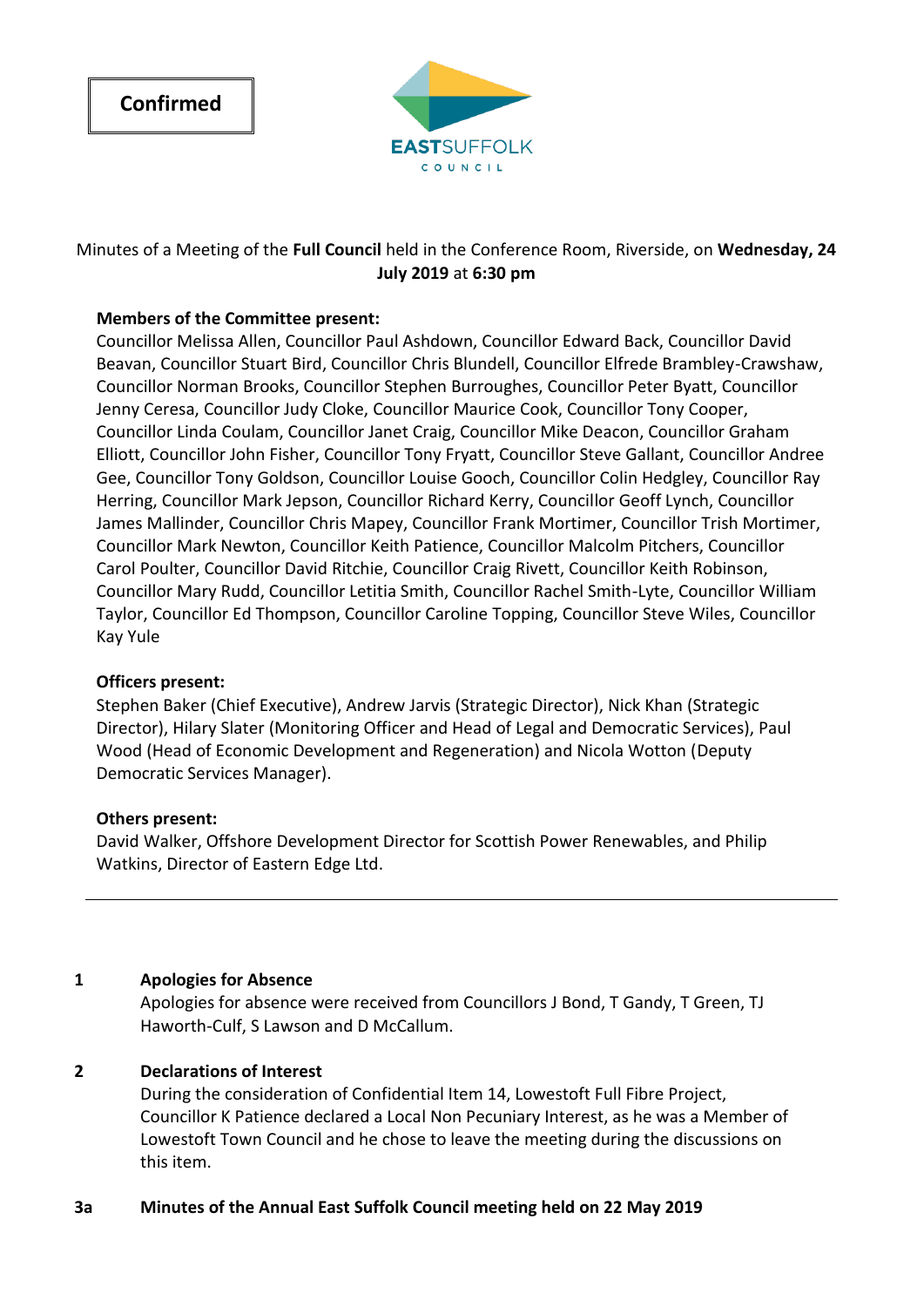### **RESOLVED**

That the Minutes of the Annual East Suffolk Council meeting held on 22 May 2019 be approved as a correct record and signed by the Chairman.

### **3b Minutes of the Suffolk Coastal District Council meeting held on 28 March 2019 RESOLVED**

That the Minutes from the Suffolk Coastal District Council meeting held on 28 March 2019 be approved as a correct record and signed by the Chairman.

*The Monitoring Officer had recommended that the Minutes of the past and Shadow Authorities be received as good governance and for the avoidance of Minutes remaining unconfirmed.*

## **3c Minutes of the Waveney District Council meeting held on 20 March 2019 RESOLVED**

That the Minutes of the Waveney District Council meeting held on 20 March 2019 be approved as a correct record and signed by the Chairman.

## **3d Minutes of the East Suffolk Shadow Authority Meeting held on 28 February 2019 RESOLVED**

That the Minutes from the East Suffolk Shadow Authority meeting held on 28 February 2019 be approved as a correct record and signed by the Chairman.

#### **4 Announcements**

l

l

l

#### The Chairman of the Council:

The Chairman of the Council took the opportunity to inform Members about the interesting and varied number of public engagements that he and the Vice Chairman had attended, since the Annual Council meeting which was held on 22 May 2019. The list of engagements included:

#### Chairman's Attendance:

- \* Southwold Civic Parade and Service
- \* The Suffolk Show
- \* The start of the OVO Women's Tour in Beccles
- \* Felixstowe Mayor's Civic Service
- \* Launch of Suffolk Day at Felixstowe Town Hall
- \* National Care Homes Open Day at Harleston House, Lowestoft
- \* Bangladesh Festival Launch Event in Ipswich
- \* Grundisburgh Village Fete
- \* Dedication of the new Lowestoft Pilot Boat
- \* Felixstowe Mayor's Reception

#### Vice Chairman's Attendance: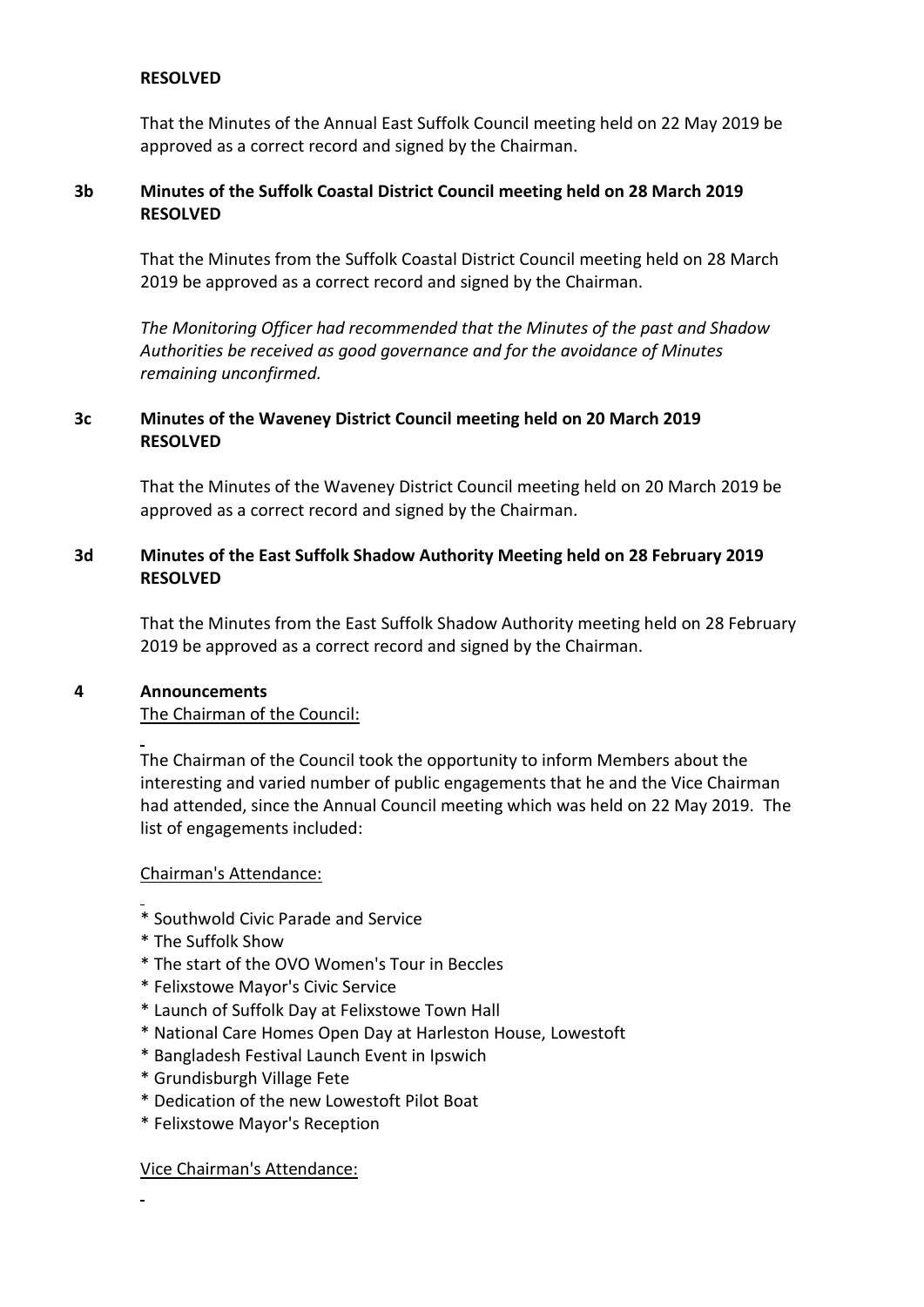- \* The 40th Anniversary of Lowestoft Police Station
- \* Southwold Hospital Project
- \* Lord Kitchener's Annual General Meeting in Lowestoft
- \* Lord Mayor of Great Yarmouth's Civic Service

### The Leader of the Council

The Leader of the Council reported that he was pleased to announce that Councillor T Cooper, who was previously an Independent Councillor and therefore a Member of the GLI, had decided to join the Conservative Group. It was noted that the Conservatives welcomed Councillor Cooper to their Group and they very much looked forward to working with him.

The Leader reported that he had appointed 3 Assistant Cabinet Members and they were as follows:

Councillor A Cackett had been appointed as Assistant Cabinet Member for Transport; Councillor M Cook had been appointed as Assistant Cabinet Member for Finance; Councillor M Jepson had been appointed as Assistant Cabinet Member for Community Health.

The Leader then reported that, as mentioned in previous forums, the Council's vision for East Suffolk, and more specifically what the Council will be doing over the next four years, needed to be set out in a new Business Plan for East Suffolk. Historically, formulating and creating Business Plans had always been a lengthy process, sometimes taking up to a year to fully develop and to agree content and format. So, the Council was going to take a new approach using something called a Hothouse. A Hothouse creates a unique environment where people with knowledge and skills across a broad spectrum are dedicated solely to solving a given business objective, which means immediate collaboration, feedback and momentum to provide for creative solutions. All 55 Members will be invited to the Hothouse session, which will be held over a three day period at the beginning of October, at BT Adastral Park in Martlesham. Key officers would also be in attendance to provide specialist knowledge and collaboration. It was important for as many Members to attend as possible for the full three days, to fully feed in to the creation of the new Business Plan for East Suffolk Council. Members were asked to respond to the invitation as soon as possible, as numbers for the session needed to be managed. Invitations would be sent out after this meeting, to all 55 Members.

#### Councillor Ritchie, Cabinet Member for Planning and Coastal Management

Councillor Ritchie, Cabinet Member for Planning and Coastal Management, took the opportunity to report that the Council's Building Control Team had been successful at the recent Eastern Region Building Control Awards Ceremony. The Building Control Team had submitted 12 projects for consideration and 9 of those projects had been short listed. The Council had been highly commended for its Building Control Partnership with Ipswich Council and for one of its Commercial Building Projects in Ipswich. The Council had won the categories of Best Social Housing Project, for its St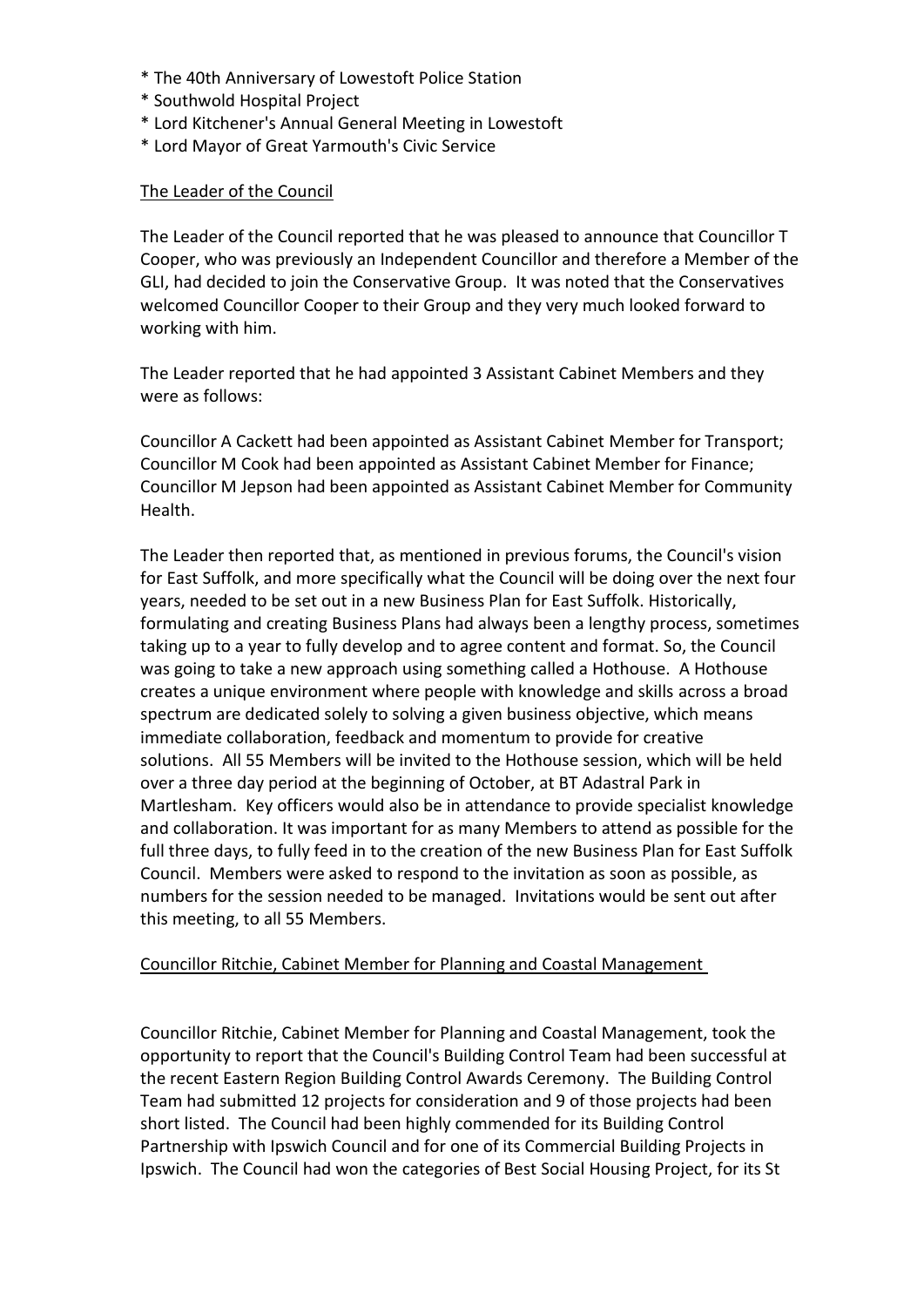Edmunds Road development in Southwold and the Best Local Builder had been Stephen Elphick from Shadingfield.

#### The Chief Executive

The Chief Executive was pleased to report that the Council had appointed a new Head of Service - Emma Bloom, who would be responsible for Customer Services, Communications and Marketing. He took the opportunity to confirm that her arrival was eagerly anticipated and that we would all very much look forward to working with her in the future.

On a personal note, the Chief Executive reported that he had become a grandfather again for the third time earlier today, with the safe arrival of grandson. All those present congratulated the Chief Executive on his new arrival.

#### Former Suffolk Coastal District Councillor, Terry Hodgeson

The Chairman then invited Councillor M Deacon to say a few words about former Suffolk Coastal District Councillor, Terry Hodgeson, who had sadly passed away. Councillor Deacon reported that he and former Councillor Hodgeson had first been elected, together, in 1983. Since then, Terry Hodgeson had worked tirelessly for the public and had been appointed Chairman of the Policy and Resources Committee as well as Leader of the Council. He had a tenacious character and was a keen cyclist and he had helped to instigate the payments for cycles miles within the Members Allowance Scheme. He worked passionately for his constituents and he would be greatly missed. The Chairman then invited all those present to stand for a Minutes' Silence as a mark of respect for Terry Hodgeson.

#### **5 Questions from the Public**

No questions had been submitted by the electorate as provided by Council Procedure Rule 8.

*The Chairman of the Council reported that he had changed the order of the agenda to allow for the Presentation on Scottish Power Renewable Energy to be received at this point in the proceedings.*

#### **6 Presentation on Scottish Power Renewable Energy**

The Chairman welcomed David Walker, Offshore Development Director for Scottish Power Renewables, and Philip Watkins, Director of Eastern Edge Ltd, to the meeting and invited them to commence their presentation.

Members noted that there was a Government and National commitment to the Low Carbon agenda. The aim was for 30% of electricity to be generated by offshore wind by 2030 and for the UK to be carbon neutral by 2050. At a more local level, Suffolk County Council (SCC) has the ambition of becoming the Greenest County in the UK and had also declared a climate emergency. The offshore wind industry would therefore play a significant role in achieving these aims. The East Anglia One development was currently under construction and would be fully operational by 2020, with an expected generation of 714 MW. East Anglia One North and East Anglia Two were currently in the fourth Consultation Stage, with construction planned to commence in 2023 and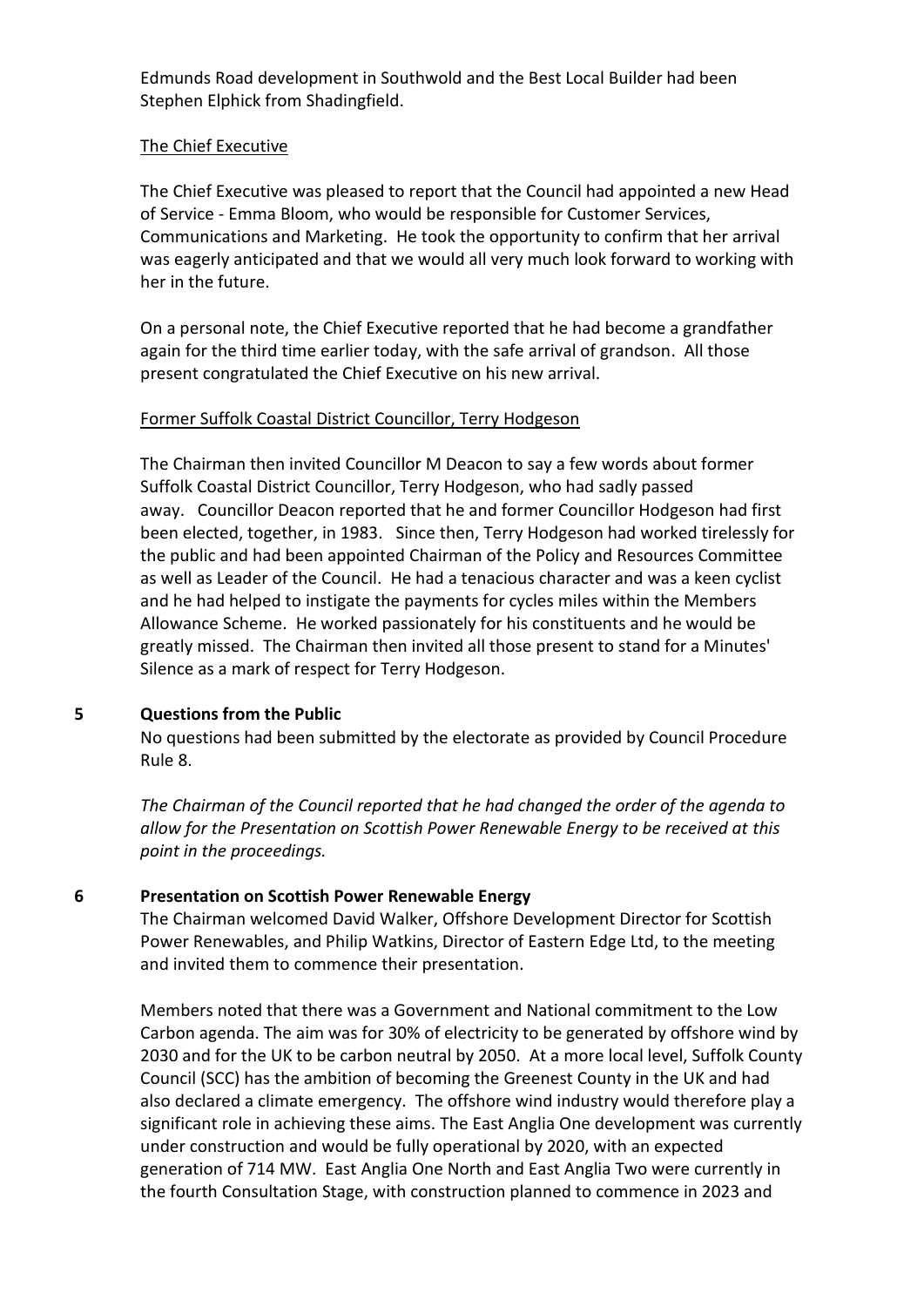they would be expected to generate 800 MW and 900 MW respectively. The East Anglia Three development had an anticipated construction commencement date of 2022 and was expected to be fully operational by 2025, which would generate 1200 MW.

The construction phase of these developments would last for approximately 10 years, providing much needed jobs in the local area. Members were pleased to note that the operations and maintenance base for the off shore wind farms would be located at Lowestoft's PowerPark, for at least 25 years. Other local businesses were also benefiting from the construction phase and these included Associated British Ports (ABP Lowestoft), Cefas, James Fisher, Stowen Group, Palmer Group and Turner ICENI. This equated to £25 million worth of contracts being awarded to suppliers across the East of England and an additional £45 million being awarded to local companies for future work. £30 million had also been spent on regenerating Lowestoft and Great Yarmouth Ports.

The development of offshore wind had also highlighted the need to develop the skills of local people, to ensure that there were sufficiently trained staff to operate and maintain the wind farms. As such, Scottish Power had been involved in a variety of initiatives to improve skills development in the local area. This included a Skills Strategy in Partnership with SCC and East Suffolk Council (ESC), Suffolk Skills Show, STEM Ambassadors engaged with schools, East Coast College Career Talks, Lowestoft Skills Academy Workshops, Cambridge Science school events, UEA Masters Scholarships, 2019 Graduate recruitment and Women in Engineering. In terms of investment, £55,000 had been spent on student places at the East of England Offshore Wind Skills Centre, over £200,000 had been spent on scholarships at the UEA and 83 STEM workshops had been delivered to 3,000 East Anglian pupils.

It was noted that there continued to be ongoing engagement throughout the development of East Anglia One North and East Anglia Two, which included regular meetings with Natural England, Historical England and the MMO, liaison with statutory bodies and a dedicated Tourism Working Group. There had also been a dedicated workshop for the Friston Community and a Community Update for Thorpeness. Various matters had been raised by the Local Planning Authorities and these had been addressed. These included additional substantial landscape planting of 24 acres within the order limits of the sub-station, changes to transport routes for large vehicles and providing additional Sustainable Urban Drainage Systems (SUDS) ponds over and above the design requirements to provide improvements to a historical flood issue.

Members noted that a Community Fund had been created for the communities directly affected by the development of the offshore industry, namely Leiston and Friston. The Community Fund was distinct from the Section 111 Planning Agreements and had been developed in partnership with the Suffolk (Community) Foundation and the Scottish Power Foundation (which was charity focused). There were five main principles which underpinned the Community Fund and they were: Education, Environment, Culture, Economy and Community and the lifetime of the Fund was 25 years, which mirrored the predicted life of the wind farms. The value of the fund was £2.5 million, which equated to £100,000 per year.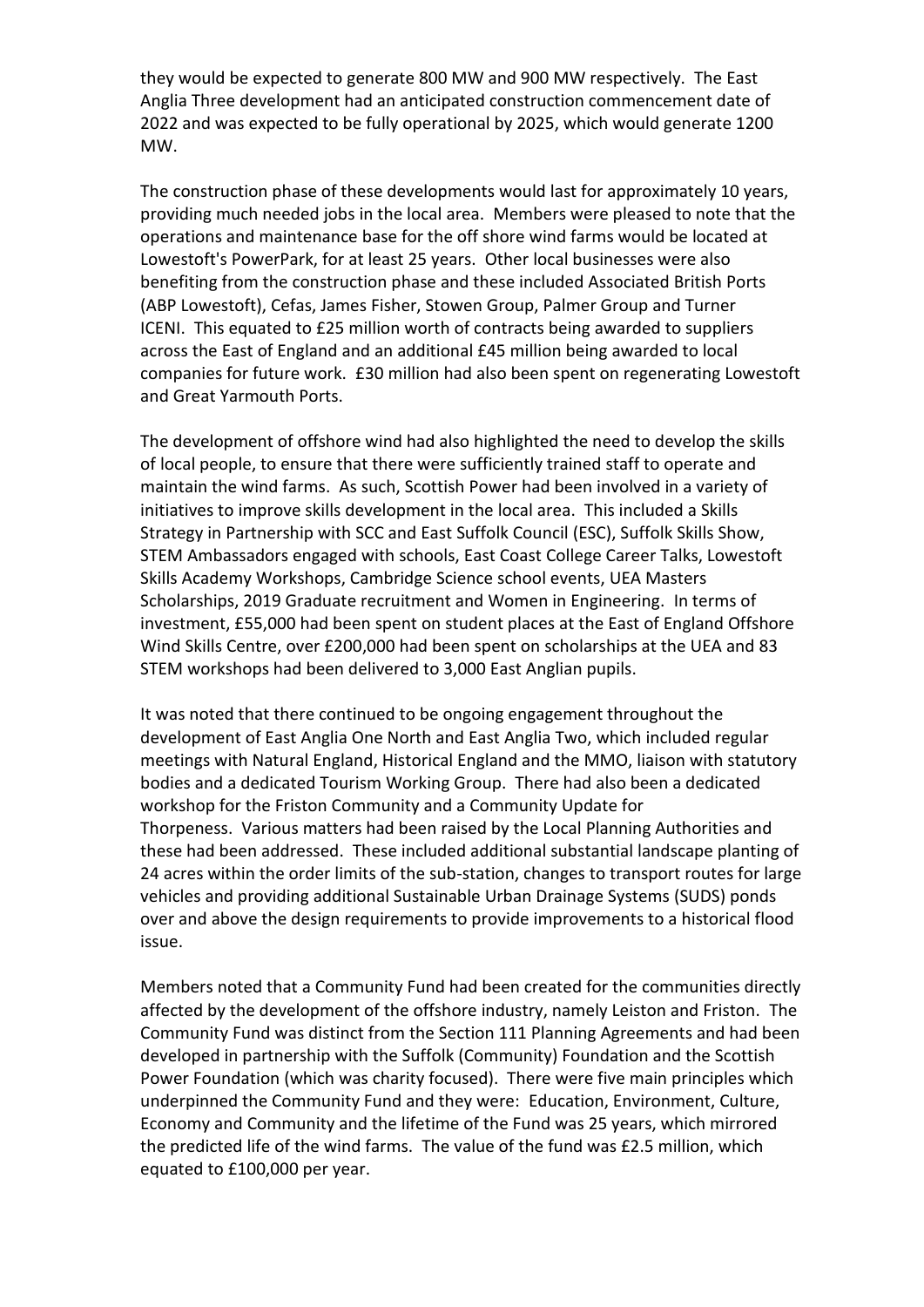It was confirmed that Scottish Power Renewables wind farm projects were fully aligned with national / local strategy and planning policy and that there had been extensive stakeholder engagement, with a variety of mitigation measures undertaken to address the feedback received. The projects had also delivered significant benefits to date in respect of jobs, investments and skills and these long term benefits would be extended and enhanced should East Anglia Two and East Anglia One North be supported and consented.

Councillor Goldson queried why underground cables were not being used to take the energy from the wind farms to the onshore substation? Confirmation was provided that the cables would be underground from the wind farms to the land fall point. This would help with fishing and the environment and it was noted that there would be no restrictions regarding fishing around the turbines. The only restrictions on fishing would be during the construction phase, due to safety reasons.

Councillor Patience sought reassurance about the security of the turbines and as he was concerned that they could become a target for terrorists in the future. It was reported that the design and engineering of the turbines, particularly the bases, were meant to withstand significant forces and they were made of steel. The turbines would not be damaged by being rammed by a boat and it was noted that there was no evidence globally of wind turbines being a target for terrorism.

Councillor Lynch reported that off shore racing was popular and queried whether the turbines would hinder further racing events. It was confirmed that the turbines were an operational asset, however they would not work when there was insufficient wind and they could also be turned off when wind levels were too high or gusty, for safety reasons. Despite this, the wind turbines were anticipated to have a high output of over 50%, as the North Sea was known to have sustainable wind levels to facilitate the turbines. They should not adversely affect any future racing events.

Councillor Topping stated that she was pleased to learn that there would be 24 acres of additional planting around the sub station, however she requested that any trees planted should not have the plastic tubes surrounding their trunks, as they served no real purpose and contributed to litter and pollution over time. It was confirmed that this request would be taken forward and Mr Walker thanked Councillor Topping for her suggestion. He also reported that specialist advice would be sought about the species of trees that would be planted, to enhance and supplement the existing woodland in that area.

Councillor Smith-Lyte queried why Friston had been chosen as the location for the substation for the wind farm, as the area was very rural and environmentally sensitive. It was reported that the wind farm had to link up to the existing infrastructure that was already in place at Friston as it was suitable to transport the electricity generated by the wind farm. The electricity could then be fed into the national grid, which had capacity to accept this additional electricity. Unfortunately, there was no suitable infrastructure available in Lowestoft and the development of such a sub station would be prohibitively expensive. Although concerns had been raised about the Friston sub station, the site itself was located outside of the Area of Outstanding National Beauty (AONB) and significant planting would be undertaken to mitigate the visual impact.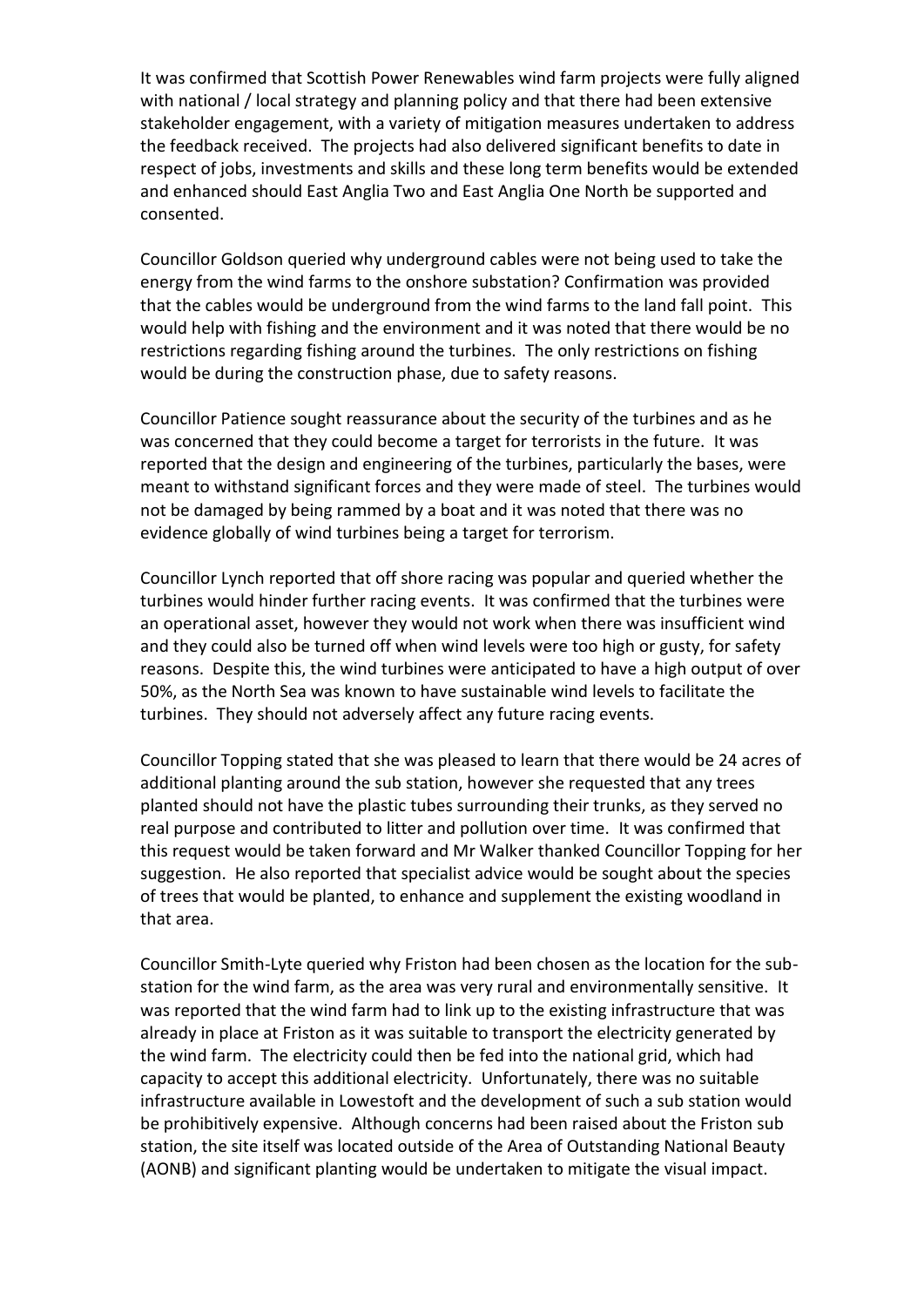Councillor Herring commented about the £2.5 million Community Fund which would be created and administered by the Suffolk Foundation. He queried whether the funds would be targeted on the local areas most affected by the proposals? It was reported that the cable route to Grove Wood in Friston and the surrounding area would receive some of the fund monies. It was noted that the Community Fund would also focus upon the coastal areas too, although the exact geographic extent of those coastal areas had yet to be decided.

The Chairman thanked David Walker and Philip Watkins for their lively and informative presentation and he paused the meeting momentarily to allow them to leave the meeting at this point in the proceedings.

## **7 Questions from Members**

l

# (a) Question from Councillor E Brambley-Crawshaw to the Cabinet Member for Transport:

 $\overline{a}$ What progress is being made to install Rapid Electric Vehicle charging points in Council owned car parks and other publicly accessible locations?

### Response from Councillor N Brooks, Cabinet Member for Transport:

Like other authorities in Suffolk, East Suffolk has started some projects to test the optimum way of installing the infrastructure needed to support electric vehicles. With a likely investment requirement running to several millions of pounds, it is vital that we get the technology right before committing to a district wide roll out. However, we have been actively pursuing some pilot schemes and we are working new installation points into our new builds and redevelopments.

We have delivered an installation in Felixstowe, funded by Highways England, on a pilot basis. This is use at the Manor Road car park and has been providing us with data on take up an CO2 avoidance. As part of this programme we have selected a hardware and software provider – eVolt/ SWARCO – and early indications are that this is working well.

In terms of engaging with technology providers, we are exploring with other providers the potential to link our emerging 'cashless parking' offer to a network of charging points in car parks. Our meetings have shown us that this technology is emerging – as are usage patterns. For example, it is currently considered to be the case that people with EVs will 'graze' on power whilst away from home and use their home chargers to fully recharge. Therefore, our hardware will have to support this type of use. In terms of installing equipment as part of redevelopments - there has been installation of charging as part of the Deben pool development, and at both Riverside and East Suffolk House. We are also exploring the viability of installing charging points as part of any new on street parking scheme. Charging points will be the default position in new developments and have been included in the business case for Bungay Pool, and in the budget.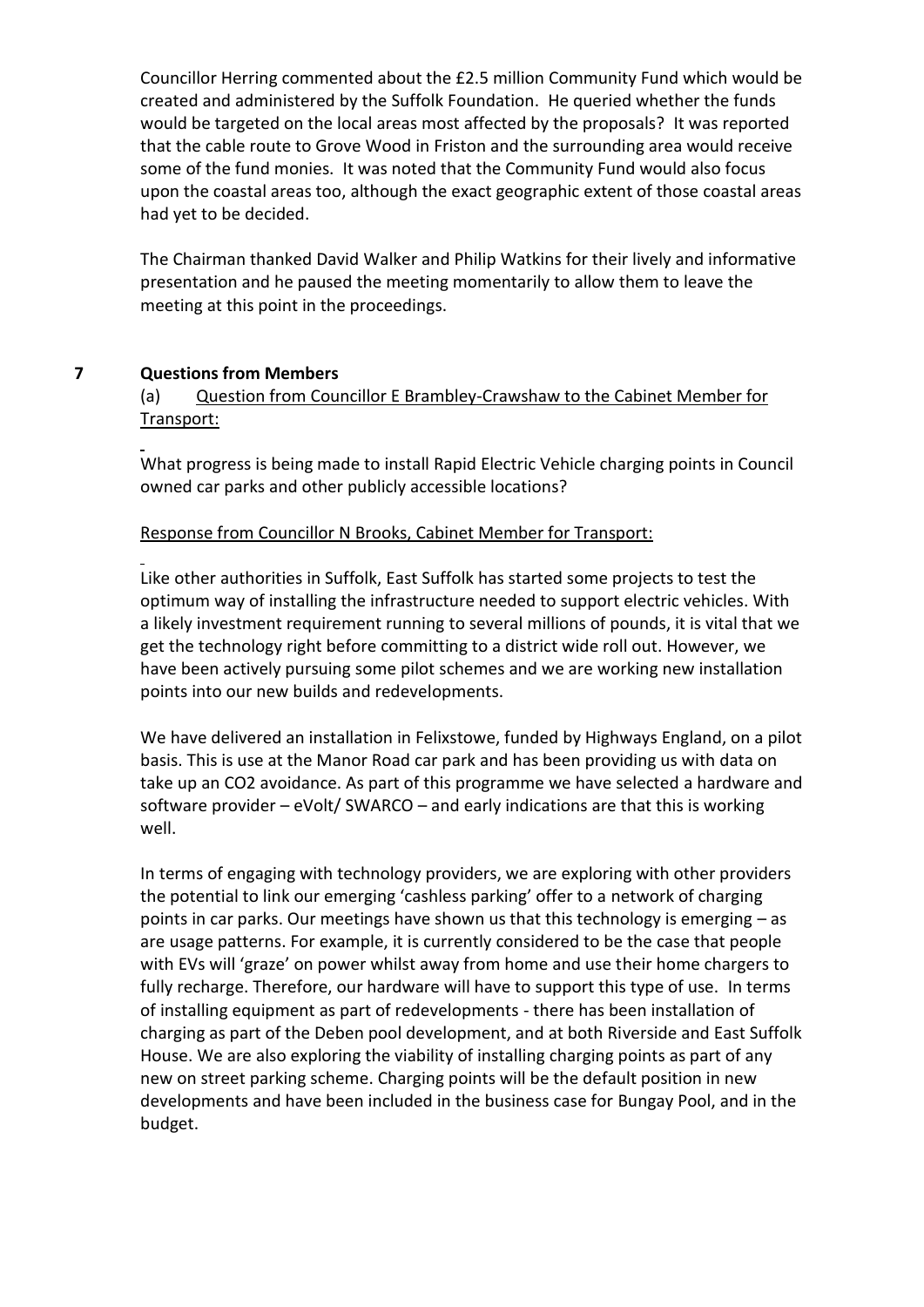We have recently appointed a Strategic Parking Manager, so we will be using this learning to draft a strategy for the roll out of charging points in all council run car parks. This strategy will be delivered later this year.

## Supplementary Question from Councillor E Brambley-Crawshaw:

Can I seek assurances that the Council will consult widely with partners, including Town and Parish Councils, regarding the future location of these charging points?

### Response from Councillor N Brooks, Cabinet Member for Transport:

l

 $\overline{a}$ 

Yes, we will consult widely about this, as we want to have the best locations possible.

# (b) Question from Councillor C Topping to the Cabinet Member for Customer Services & Operational Partnerships

The former Waveney District Council requires residents to put their food and kitchen waste in the black bin and this is sent for incineration. The former Suffolk Coastal District Council allows food waste with garden and this is turned into a valuable soil conditioner. When will this disparity in service within our single Council be rectified? And can we be assured that we adopt the higher of these two standards?

## Response from Councillor S Burroughes, Cabinet Member for Customer Services and Operational Partnerships

l The Government's draft waste strategy proposes that food waste will be collected at every household as part of a drive to increase recycling rates. Consultation will continue over the next twelve months. If the result of this consultation is that there is a requirement to collect food waste from every home then all Suffolk authorities will need to consider their investment plans, and the infrastructure needed to deal with food waste at a district wide scale.

In terms of current arrangements: There is a variance between the approach in the two 'old' districts. The reasons for this continuing variation is that Suffolk Coastal had a contract with a processors – Biogen – that runs until the end of May 2021. This contractual commitment means that we are not able to substantially change our current operation until then. But clearly, we need to be exploring other options as the direction of national strategy is clear.

A separate food waste collection service across the district would, it is estimated, cost the council an additional £1.8m per year. This is mainly due to additional collection costs.

Adding food waste into the green bin collection – the model in the former Suffolk Coastal district – would cost the authority in the region of an additional £400,000 per annum.

There are issues with this approach. It is possible – even likely - that the Waste Strategy may well render the 'co-mingled' food waste approach obsolete and require the council to collect a separate food waste stream; i.e. not mixed with garden waste. In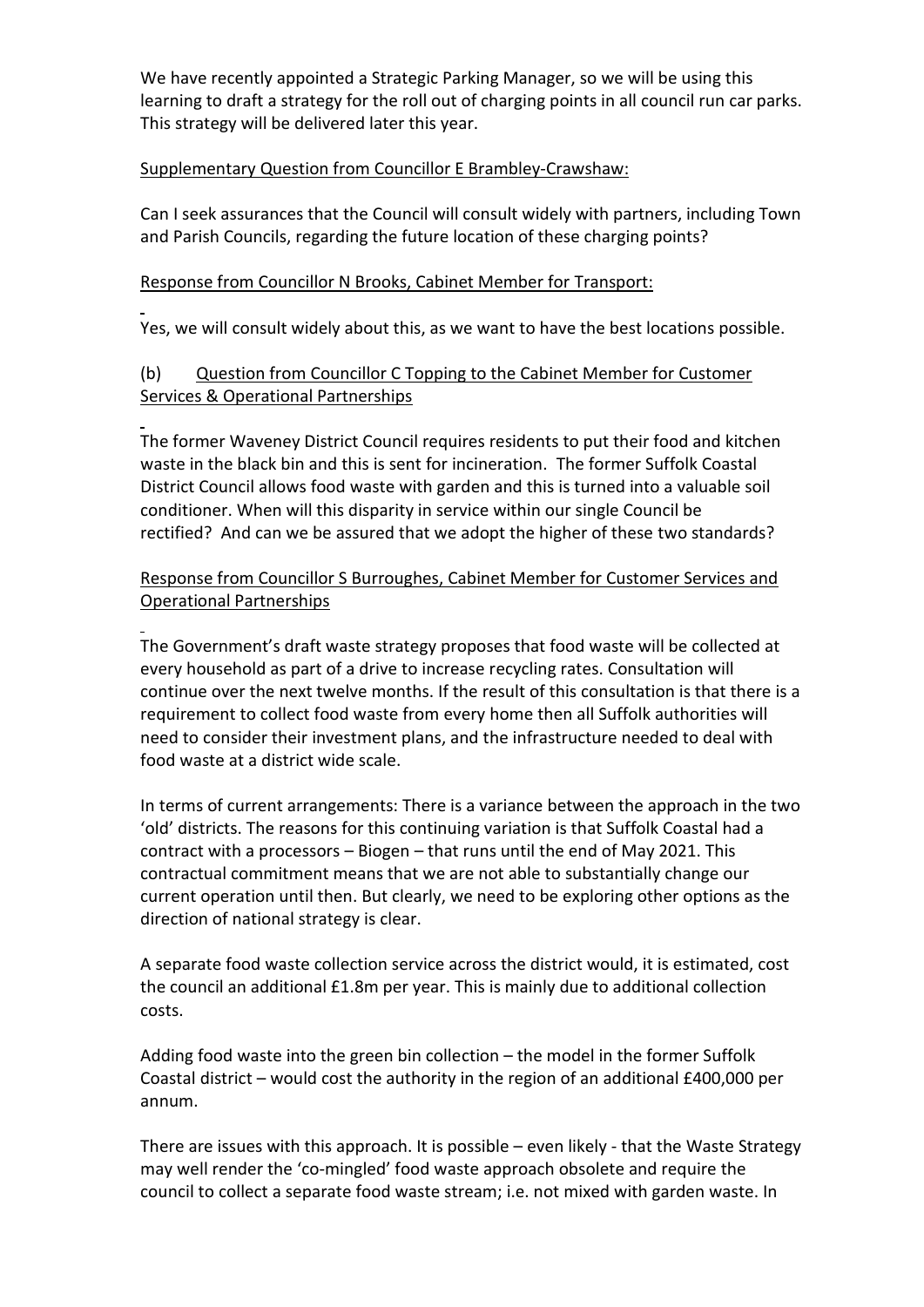addition, this approach does not address the 50% of households in the district that do not have a green bin. Finally, this approach requires the council to pay £42 on every ton of garden and food waste – instead of £20 per ton for single stream garden waste. Therefore, whilst this approach may seem the most straightforward, it may not be viable.

Another key issue is how we reduce food waste in the first place. East Suffolk have been involved in working with Hubbub, a national charity, to reduce food waste by improving access to information. This has included delivering the 'Food Savvy' programme – and innovations such as the community fridge project in Kirkley in Lowestoft, which provides access to fridges for people with surpluses rather than disposal in the black bin.

East Suffolk Council – and other local authorities – has proposed that the costs of separate food waste collections are covered by waste 'producers' through the extended producer responsibility component of the strategy.

As it is uncertain whether the government would introduce a policy that put additional costs on food producers, we do need to consider other ways in which the council could deliver this service, without adding to the current £5.5m cost of collecting waste materials.

We welcome discussions with town and parish councils where radical new approaches to waste collection might be supported.

## Supplementary Question from Councillor C Topping:

l

l Can I be assured that the Council will work with the Suffolk Waste Partnership to ensure that any waste from East Suffolk, that is sent overseas for recycling, is being recycled and is not being dumped into landfill overseas?

# Response from Councillor S Burroughes, Cabinet Member for Customer Services and Operational Partnerships:

The Council is committed to reducing waste and is working closely with the Suffolk Waste Partnership to increase recycling wherever possible. We are also working to reduce the large amount of food waste that is generate, which will help the environment.

N.B. Councillor P Byatt took the opportunity to state that many companies were working hard to reduce their impact on the environment and he reported that all of the waste collected by Biffa was recycled and nothing was put into landfill.

# (c) Question from Councillor L Gooch to the Cabinet Member for the Leader of the Council:

I understand that prior to the Merger, Waveney District Council offered interim payments to applicants for Universal Credit if their payments were delayed. If that is so, can the Portfolio Holder please explain for the benefit of all Councillors how that is now working as part of East Suffolk's support to struggling residents?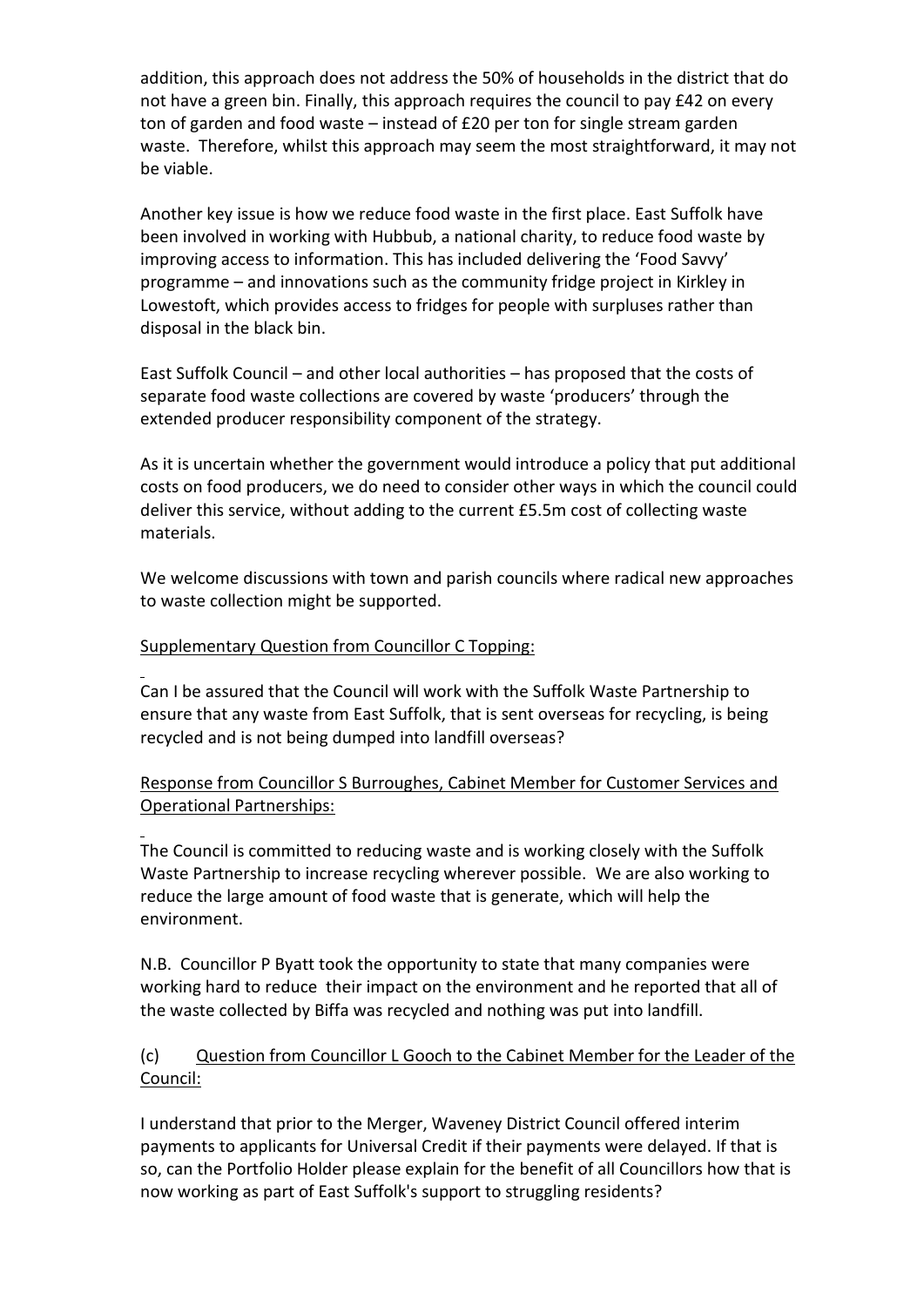# Response from Councillor S Gallant, Leader of the Council:

The Council continues to award the statutory two week run on of Housing Benefit when Universal Credit is claimed – the so called 'transitional payment'. This additional payment is automatically awarded by the Benefits service irrespective of when the DWP will pay Universal Credit. The Council continues to support customers to claim Universal Credit, working in partnership with the DWP Jobcentre and Citizen's Advice, who will assist customers to claim an advance payment from the DWP.

## Supplementary Question from Councillor L Gooch:

There has historically been a low take up of these transitional payments. What is the Council doing to ensure that the public know that the transitional payments are available?

## Response from Councillor S Gallant, Leader of the Council:

The Council signposts people to our partner organisations including the DWP, Job Centre and Citizens Advice Bureaux and we do all we can to help raise awareness of the support available. However it should be noted that not all claimants are in need of transitional payments.

# (d) Question from Councillor P Byatt to the Deputy Leader and Cabinet Member for Economic Development:

I am sure we all share the disappointing news that Lowestoft has missed out with its application to the Government's Future High Street Funds to support development in Lowestoft. This is particularly frustrating as our neighbours just up the coast were successful. Can Councillor Rivett shed any light on how this came about, given the significant needs of Lowestoft?

# Response from Councillor C Rivett, Deputy Leader and Cabinet Member for Economic Development:

A comprehensive expression of interest was compiled by officers from a number of teams across the council. The bid clearly articulated the challenges currently facing Lowestoft town centre alongside the significant opportunities for redevelopment if funding was secured. The submission was strongly evidence based (using robust data sets covering town centre uses, vacancy rates, demographics, deprivation indices etc.) and presented a strong case for investment linked to our ambitious vision for the town centre. Furthermore, the bid was also strongly supported by 15 local and regional partners across the private, public and voluntary sectors e.g. New Anglia LEP, Suffolk CC, ABP, CEFAS, Anglia Water, Lowestoft TC, Access Community Trust.

The Future High Street Fund was a competitive, national fund, with all high streets and town centres from across the county eligible to apply. Of the over 300 applications submitted only 51 were successful and will now progress the full business case phase. Regrettably, on this occasion Government decided not to put the Lowestoft EoI through to the next stage.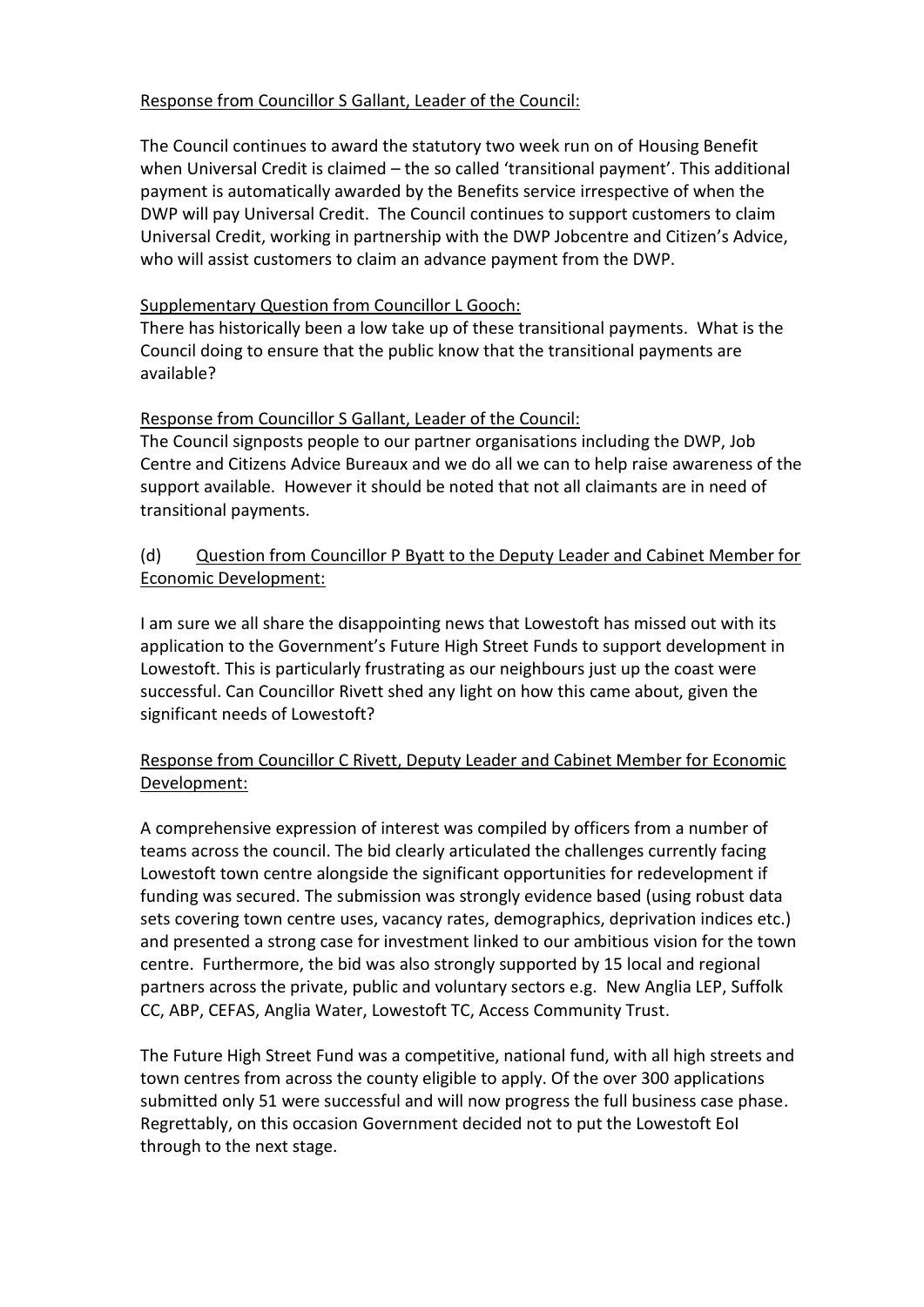Three towns in Suffolk submitted applications (Ipswich and Haverhill in addition to Lowestoft) and none were successful whilst 2 towns in Norfolk, Great Yarmouth and Kings Lynn were successful. The next stage of the process guarantees smaller amounts of revenue funding to work up feasibility reports / business cases but does not guarantee capital funding at the end of the process.

Great Yarmouth had a town centre masterplan in place, which possibly resulted in them being further along in the process in terms of setting a vision and having projects sufficiently worked up. The initial general feedback from government said it was focussing on those places that have "shovel ready" projects where there might be opportunities to accelerate these. This was disappointing since the funding criteria did not state this and in fact stated that if successful in the EoI stage, funding would be made available to work up investment plans.

A second round of funding will be launched early 2020 and the ambition is for Lowestoft to resubmit. In the meantime, a Town Centre Officers Group is working on commissioning a town centre masterplan to ensure the town is in the best possible position for a revised bid. Regardless of the future success of any funding bids for the revitalisation of the town centre ESC is committed to an ambitious redevelopment which includes significantly broadening the offer to include more leisure, community, residential and business uses in order to maintain the relevance and increase the footfall in the high street.

### Response from Councillor P Byatt:

Thank you for your thorough answer. We really need to get behind Lowestoft and highlight all of the opportunities that are available - there are many great things happening such as the Third Crossing, Tidal Barrier and the First Light Festival.

## **8 Petitions**

No Petitions had been received, as provided by Council Procedure Rule 10.

#### **9 Notices of Motion**

The Chairman advised that two Notices of Motion had been received for this meeting and that each Notice of Motion would be considered individually. In accordance with the Council's Constitution, a Motion could only be discussed with the consent of the Council, otherwise Notices of Motion would be referred to the Cabinet or the most relevant Committee. The Chairman then handed over to the Leader of the Council to invite the Councillors who had proposed the Motions to speak to them.

## (a) Councillor R Smith-Lyte has submitted the following Notice of Motion:

"This Council pledges to:

1. Declare a Climate Emergency.

2. Set up a Policy Development Panel, commencing by October 2019, to investigate ways to cut East Suffolk Councils carbon and harmful emissions on a spend to save basis, with the ambition to make East Suffolk Council (including all buildings and services) carbon neutral by 2030.

3. To work with Suffolk County Council and other partners across the county and region, including the LEP and the Public Sector Leaders towards the aspiration of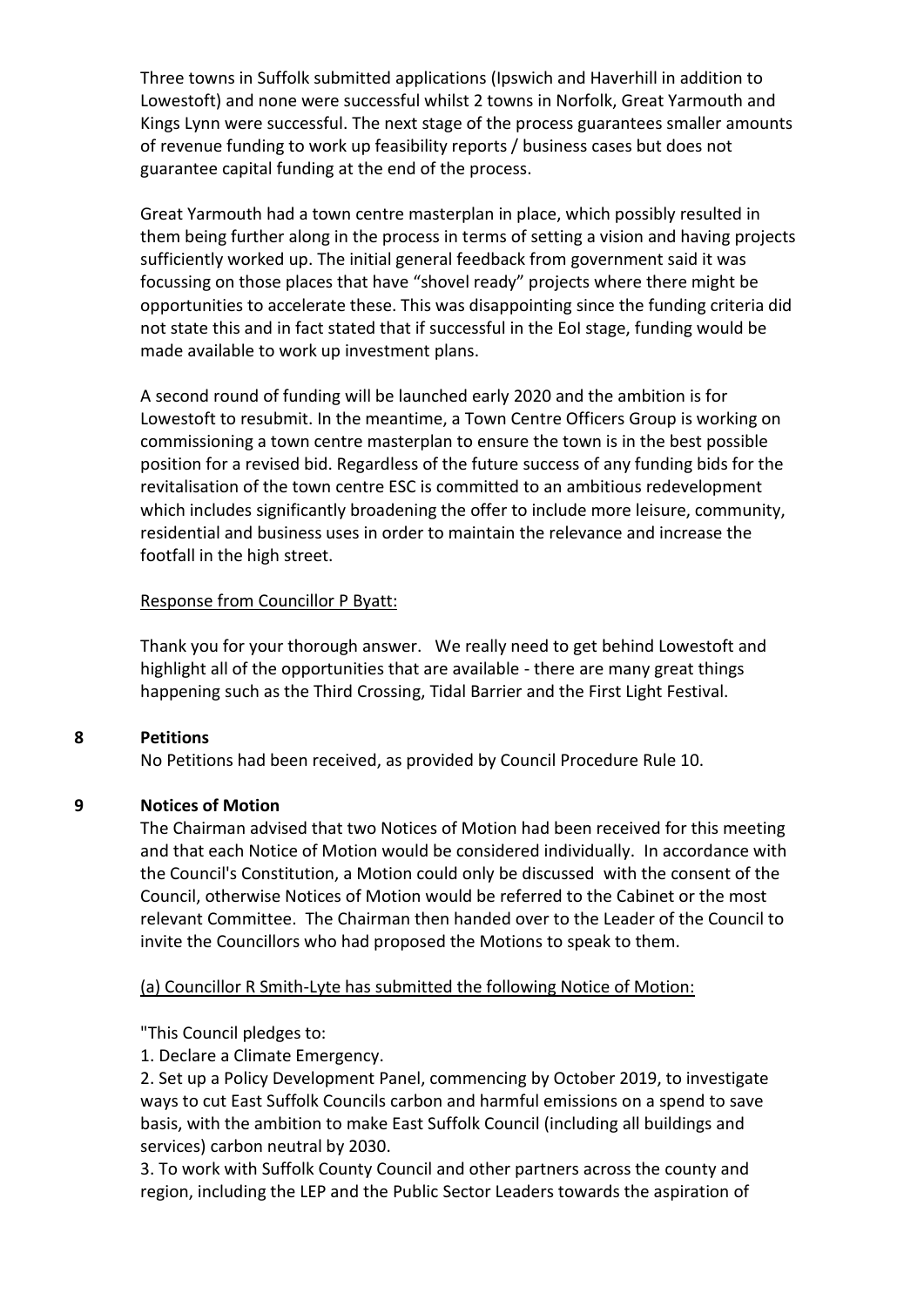making the county of Suffolk carbon neutral by 2030.

4. To work with Government to a) deliver its 25 year Environment Plan and b) increase the powers and resources available to local authorities in order to make the 2030 target easier to achieve."

Councillor Elliott, Leader of the GLI Group, stated that he wished to make a very small amendment to the Notice of Motion. The change would be to replace the words 'Policy Development Panel' with Cross-Party Task Group within the second pledge. He confirmed that this change had been requested by the Cabinet Member for the Environment and had been agreed with the Notice of Motion's proposer, Councillor Smith-Lyte.

Upon being put to the vote, the amendment was unanimously **APPROVED.**

Councillor Byatt, Leader of the Labour Group, then took the opportunity to propose a further amendment, that 'the Task Group would report back on progress at quarterly intervals'. This would ensure that Councillors were kept apprised of any developments and that progress would continue to be made.

The Chief Executive reported that there had been two amendments made to the Notice of Motion and he took the opportunity to check that Councillor Smith-Lyte was content to accept the changes. Councillor Smith-Lyte confirmed that she was satisfied with the changes and was happy for the Motion to be voted upon. The amended Notice of Motion was duly proposed and seconded and upon being put to the vote, it was

## **RESOLVED**

That the Notice of Motion, with the two proposed amendments, be **APPROVED** and it was also **CONFIRMED** that the Motion would be debated by Full Council this evening.

Councillor Burroughes queried whether the proposed quarterly updates on progress would be brought to Full Council or the Cabinet. There followed some discussion in this respect and it was confirmed that the update reports would be brought to the Cabinet, as all Working Groups/Task Groups needed to report back to the Cabinet, in accordance with the Council's Constitution.

Councillor Smith-Lyte reported that she had submitted the Notice of Motion as there needed to be urgent action to address climate change. Advice needed to be sought on what the Council and its residents could do to help, as excessive carbon was significantly affecting the climate and ocean density. There was plenty of evidence to show that carbon was causing the changes to the climate that were being experienced around the world. The issue of climate change was not party political and cross-party consensus was needed to decide on the best way to proceed and the measures the Council could practically take to address this issue. West Sussex Council had ventured into generating solar energy and they were able to sell their excess energy back to the national grid. This Council needed to work proactively and look at different ways that it could make a difference. The leadership of the Council should be looking at ways of future proofing against climate change and ways to reduce it and it should look to embrace the opportunities that arose as a result of this change. The Council should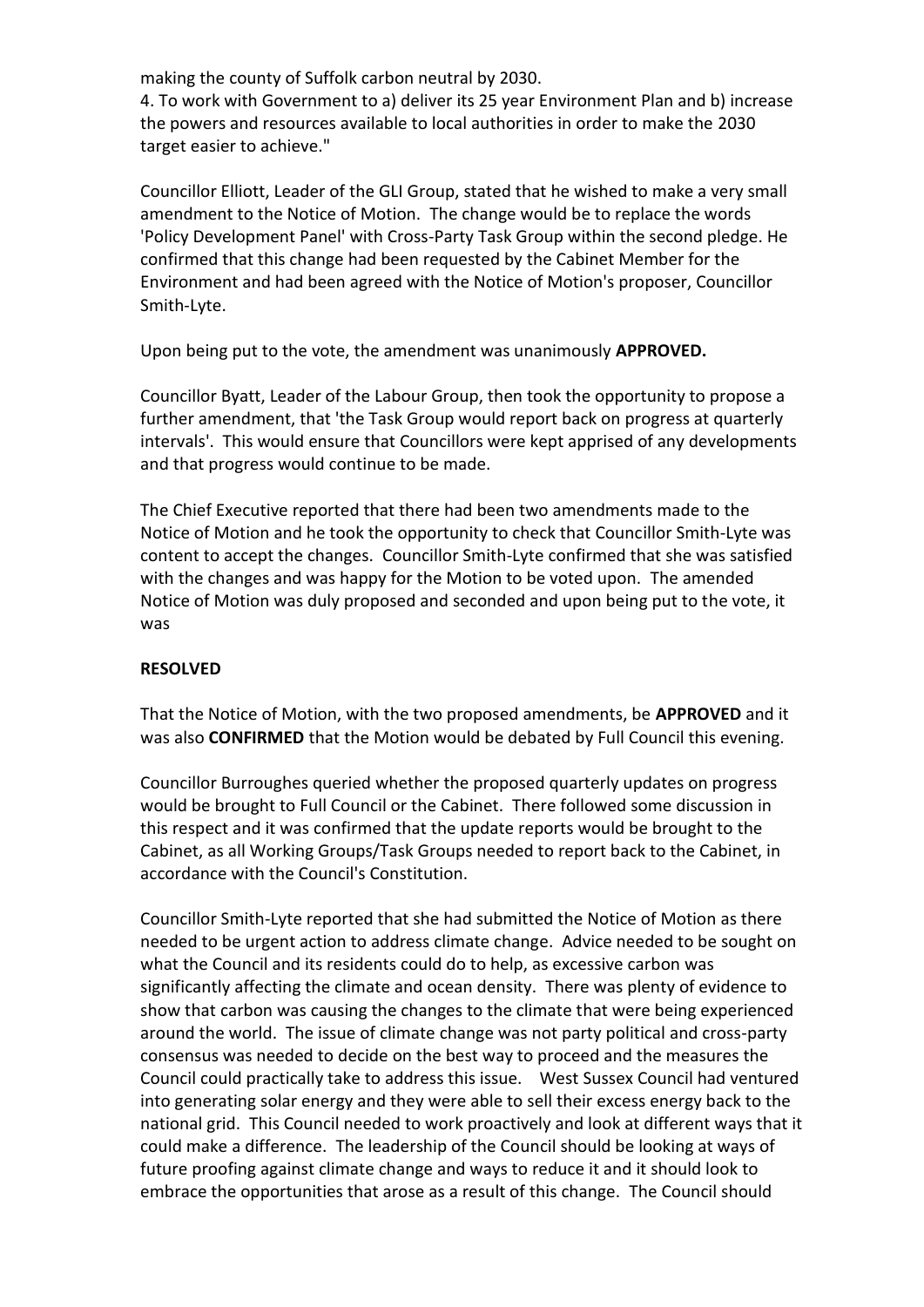take the lead in the district and encourage others to look at a wide range of ways to become carbon neutral. She took the opportunity to thank Councillors for their support and she sought commitment that this matter would receive ongoing consideration in future.

Councillor Mallinder, the Cabinet Member for the Environment, thanked Councillor Smith-Lyte for submitting this Motion, which was supported by Councillors and touched everyone's lives. The Council had a responsibility to take action and could make changes in effect to food waste, rubbish collections and recycling and was ultimately responsible for the direction of the Environmental Strategy that the Council would follow. It was noted that small changes could make a significant difference and all targets set would need to be achievable in order for there to be meaningful changes. The Council was also taking part in several pilot schemes, including one in Southwold which involved reducing the number of times that grass was cut, which would assist in helping wild flowers and insects to flourish. To date, the pilot scheme had worked well and it was hoped that it would be expanded more widely in future. East Suffolk Council definitely meant business and as such it would be working closely with colleagues and partners to help improve efficiency and make the right choices for the future.

Councillor Ritchie, Cabinet Member for Planning and Coastal Management, reported that climate change had a significant impact upon his portfolio. The coastline was dynamic and continuously changing and should the sea levels rise as a result of global warming, this would have a tremendous impact upon the district. Kessingland and Benacre had a pumping station close to the sea and should that pumping station be overwhelmed by the sea, it would lead to the flooding of 100 hectares. Lake Lothing in Lowestoft was also prone to tidal surges. A tidal barrage was planned for Lowestoft, which would be able to cope with a maximum of 0.5 metre increase in sea levels. This work was essential and the government would need to assist with additional funding to assist with these important schemes.

Councillor Brambley-Crawshaw reported that urgent action was needed to help mitigate climate change. A recent report had stated that there was only 12 years in which to act to prevent devastating climate change, and the changes needed to be front loaded, so the majority of the changes needed to be made during the next 18 months. The world was facing rapid and unprecedented changes and action was required before it was too late. The Council could use its influence and collaborate with other organisations and agencies. It could also use some of the environmental toolkits which were available and which could be used as a practical guide to make real change. This Motion was the first step on an important journey which must be taken in order to avoid unprecedented climate change.

Councillor Elliott took the opportunity to thank the Cabinet Member for the Environment for his support for the Notice of Motion and he commended the questions that he had asked at the last Cabinet meeting, regarding environmental matters. It was important that all Members of the Council worked together to tackle the underlying issues, which would cause changes to the way that we live our lives. He also thanked the Liberal Democrat Councillors for taking a step back and not seconding the Motion, although they were very supportive of it. The subject of climate change required political maturity at this time, with Councillors working for the best outcome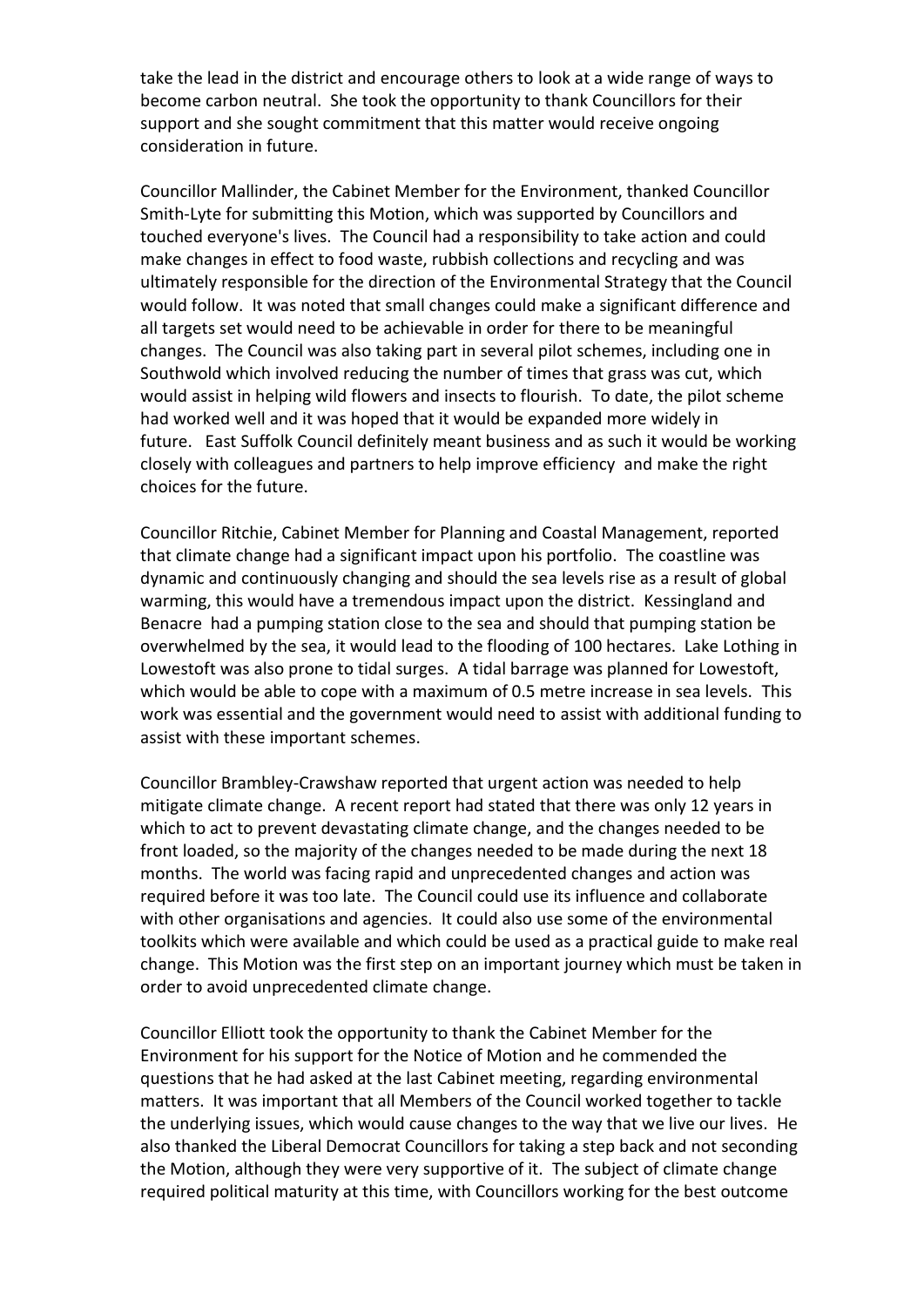rather than political point scoring. The Leader of the Council, in his opening speech back in May 2019 had mentioned the environment several times and had quoted David Attenborough and he had agreed with everything that was said. The planet would ultimately survive and would bounce back from the devastation of climate change, but it would not be a planet that we recognised or could continue to live with. The Leader had also mentioned a 30 year vision of East Suffolk Council in his opening speech, which would take us to almost the year 2050. What will life be like for us then? Would many of us be climate refugees if we take no action now? He reported that he was very supportive of the Motion and it was time to become part of the solution.

Councillor Bird stated that he also supported the Motion and he commented that new record temperatures or weather phenomena were now being experienced on a regular basis, which demonstrated that climate change was real. It was important not to make empty promises, and that real action was required. This would involve looking at the way that we live, how we use various electrical gadgets, how we heat and cool our homes, and the clothes we wear. Words were easy, however actions were much more difficult and it was important that Councillors took the opportunity to ask challenging questions during meetings, to ensure that reducing climate change remained a focus of the Council.

Councillor Mapey thanked Councillor Smith-Lyte for her Motion, which he agreed was extremely important. It was a momentous day, as this was the first Motion for East Suffolk Council and it was good to hear the Leader's speech being quoted by Councillor Elliott. Councillor Mapey was also a Woodbridge Town Councillor and he reported that a climate change emergency had recently been declared at that Council's last meeting. It was important for all Councils to do this and to recognise the seriousness of the situation. Councils had a duty to act to mitigate the effects of climate change. He also stated that it was important for people to reduce climate change without being required to live 'lesser lives' in order to do so. He also said that whilst there had been several mentions of reducing levels of carbon during the debate, it was actually the carbon dioxide emissions which had a negative impact on the environment and which needed to be reduced. Carbon was a different element entirely.

Councillor Byatt reported that national government had already declared a climate emergency and there was no time to waste, otherwise things could spiral out of control. He reported that other countries had taken a different approach to climate change and had already taken other steps to reduce litter, such as chewing gum and cigarette ends. Education was the key and it was important to let everyone know how important small changes could be over time. Recycling rates and the use of single use plastics needed to increase. It was also important to plant more trees as they would use up carbon dioxide, whilst producing valuable oxygen.

Councillor Deacon reported that Felixstowe Town Council had already declared a climate emergency and several young people had helped to raise the profile of this issue, in a very eloquent way. It was important for everyone to think about what they could do to help reduce climate change.

Councillor Gallant, Leader of the Council, confirmed that it was a cross party matter and the establishment of a Task Group was the best way for the Council to achieve this. It was important to look at all possible ways of engaging with a variety of other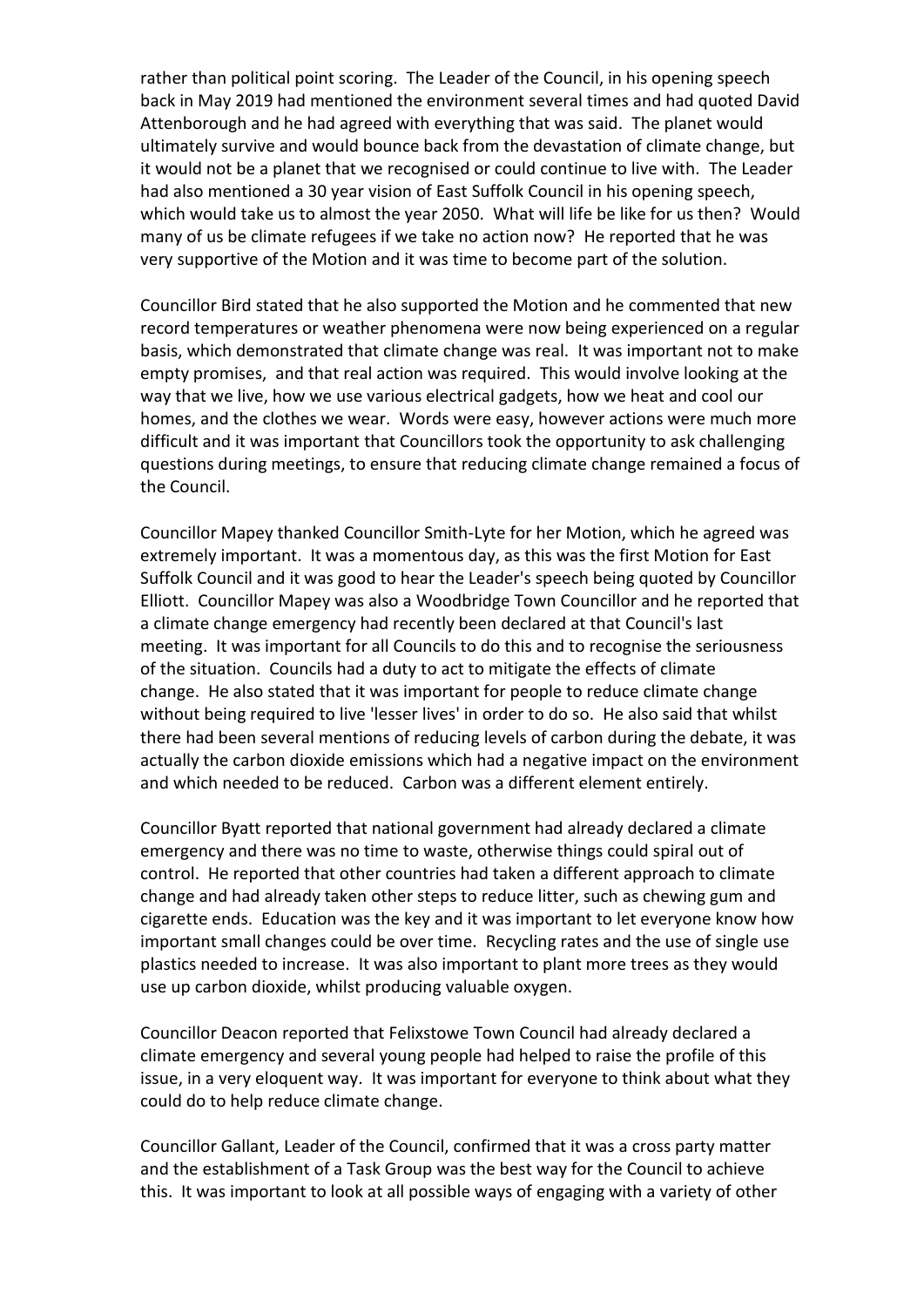organisations to help reduce climate change, however it should be noted that the Council could not achieve miracles and instead should lead by example and encourage others to do their best too.

Councillor Gooch stated that she endorsed all of the comments made to date. East Suffolk Council was in a unique position as it was surrounded by off shore energy. She also said that the former Waveney District Council had supported the reduction in neonicotinoids in the River Waveney. The quarterly updates on the progress of the Task Group would be welcome as it was important to maintain the profile and momentum of this. It was important for the Council to do as much as it could to help reduce climate change and pollution in general.

The Chief Executive then read out the amended Motion in full. It was then moved by Councillor Smith-Lyte, seconded by Councillor Gooch and it was

# **RESOLVED**

"This Council pledges to:

1. Declare a Climate Emergency.

2. Set up a Cross Party Task Group, commencing by October 2019, to investigate ways to cut East Suffolk Council's carbon and harmful emissions on a spend to save basis, with ambition to make East Suffolk Council (including all buildings and services) carbon neutral by 2030. The Cross Party Task Group will report on their progress on a quarterly basis.

3. To work with Suffolk County Council and other partners across the county and region, including the LEP and the Public Sector Leaders, towards the aspiration of making the county of Suffolk carbon neutral by 2030.

4. To work with Government to a) deliver its 25 year Environmental Plan and b) increase the powers and resources available to local authorities in order to make the 2030 target easier to achieve."

The Leader then reported that Full Council would consider the second Notice of Motion.

## (b) Councillor G Elliott has submitted the following Notice of Motion:

"This Council notes that:

• the former Waveney District Council had a policy of actively supporting Fairtrade whilst the former Suffolk Coastal District Council had no such policy.

• Suffolk has eight "Fairtrade Towns", five of which are in the East Suffolk Council area, two in the former Waveney District and three in the former Suffolk Coastal District.

• Global Fairtrade sales last year generated £142 million in Fairtrade Premium. Farmers in 73 countries have invested this money in their communities, increasing business productivity and contributing to the achievement of the global Sustainable Development Goals (SDGs).

• Despite this positive news, exploitation remains rampant in global supply chains. More than 40 million people are trapped in modern slavery, including forced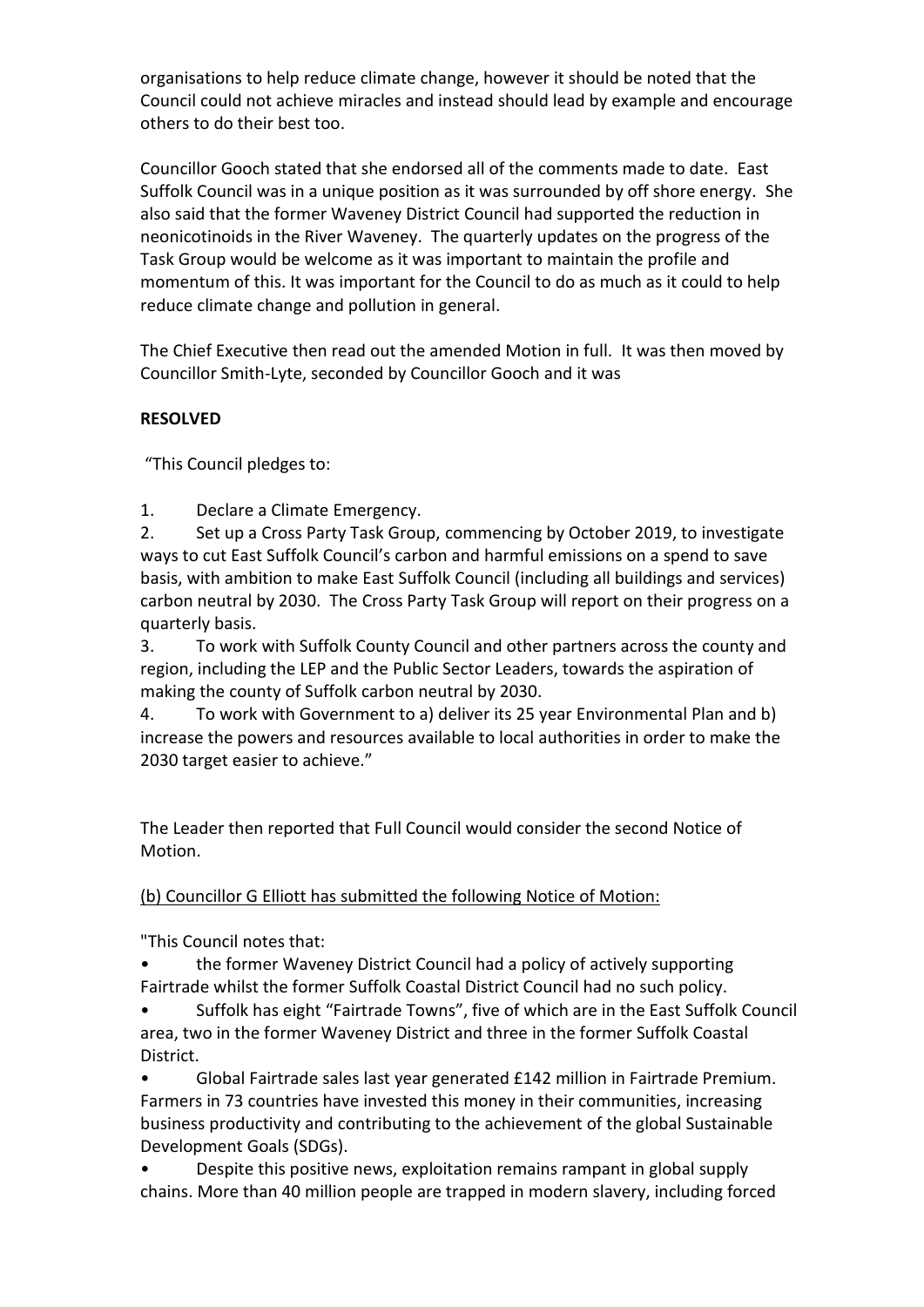labour, and 152 million young people in child labour. Hundreds of millions more are earning less than a living income or wage.

This Council resolves to:

• Renew the commitment to Fairtrade of the former Waveney District Council and expand this to the new East Suffolk Council.

• Actively promote Fairtrade locally, through support for local groups, in the media including social media, and events, including during Fairtrade Fortnight.

Review its procurement policy, including its catering offer, to ensure that Fairtrade produce is chosen wherever possible, and that Fair Trade considerations are included as a preference in any contracts going out to tender."

Councillor Elliott proposed the Motion and this was duly seconded by Councillor Brambley-Crawshaw.

Councillor Gallant, Leader of the Council, stated that he would like to propose an amendment to the Motion. He wished to include an additional paragraph, which would appear after the first paragraph, and to amend the final paragraph to read:

## *This Council, nevertheless, recognises that:*

*• The Fair Trade scheme, while making a positive contribution to global wellbeing, is but part of a wider range of initiatives that all play their part in raising living standards.*

*• Overall, the dramatic global reduction in levels of absolute poverty we have seen over the last 30 years or so, and commensurate increase in living standards, has been a direct result, not of Fair Trade, but of expanding free trade, free markets and capitalism across many previously poor countries of the world.*

*• Any support for a particular scheme such as Fair Trade must be set against other, often competing local and global challenges, such as supporting local producers, reducing food miles, and improving healthy eating.*

*Therefore, this Council resolves to:*

*• Support food-based initiatives, including Fairtrade, that demonstrate a commitment to improving living standards and raising people out of poverty, while supporting our local economy.*

*• Promote Fairtrade as part of this wider ethical approach, including through support for local groups, in the media including social media, and events, including during Fairtrade Fortnight.*

*• Review its procurement policy, including its catering offer, to ensure that Fairtrade produce is included where possible, and that Fair Trade and other ethical considerations are given appropriate weighting when drawing up any contracts going out to tender.* 

The proposed amendment was moved by Councillor Gallant, Leader of the Council, and was seconded by Councillor Blundell.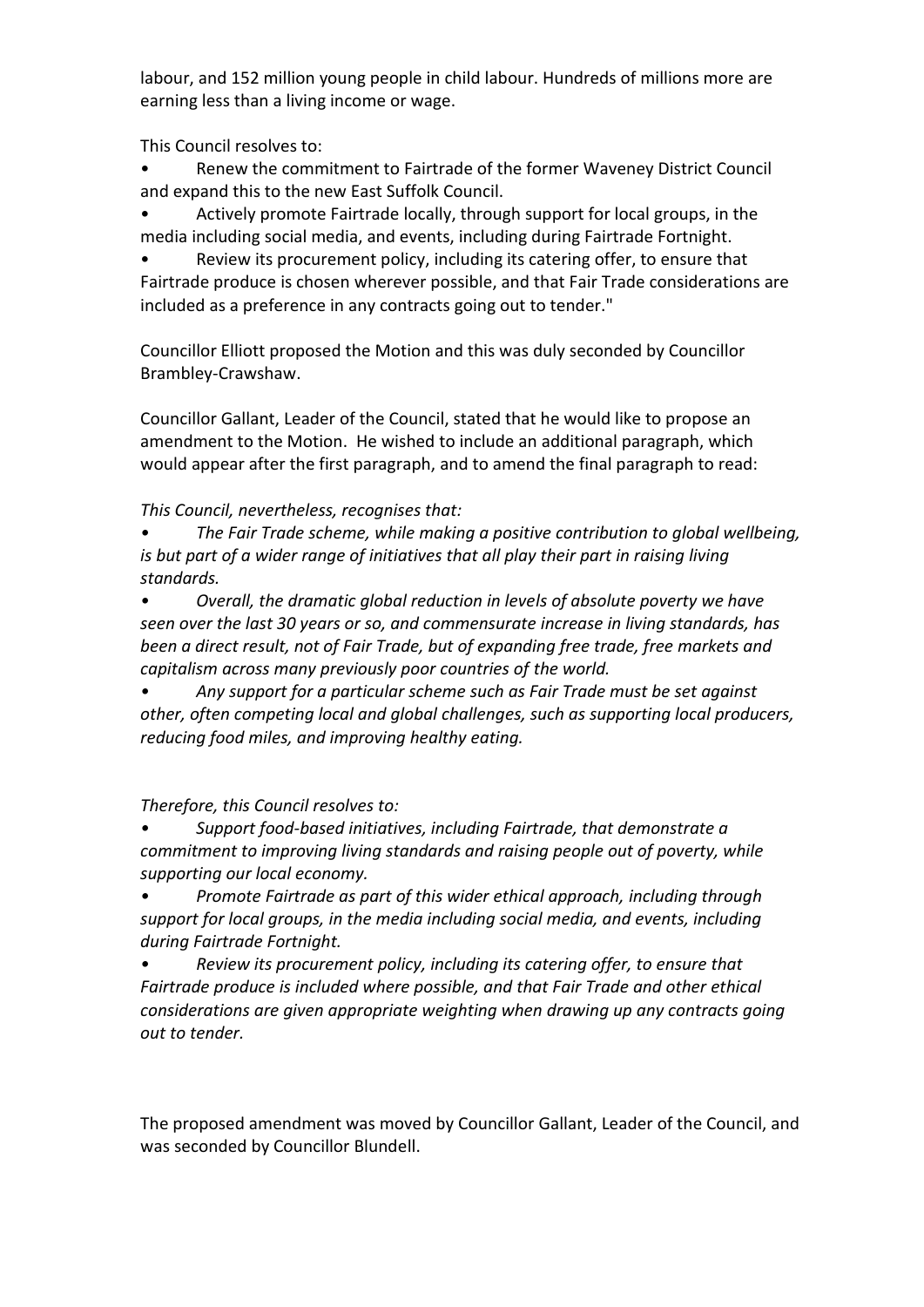Councillor Elliott spoke and said that he was unable to accept the proposed amendment. He felt that it took the focus away from Fair Trade, which was a worthy and ethical cause to support. Fair Trade products such as tea, coffee and chocolate were important as they were products which could not be grown in the local area due climatic factors. Therefore Fair Trade played an important role, globally, in reducing poverty. He felt that it was not appropriate to link Fair Trade with other initiatives in this way. Councillor Elliott said that he was saddened at the amendment and he was unable to support it.

Councillor Mapey reported that he was pleased to see that the proposed amendment included the Council reviewing its procurement policy and the catering offer in its offices. He highlighted other initiatives which helped the environment and also reduced poverty, such as the Rainforest Alliance. It was important to reduce food miles and support local businesses.

Councillor Brambley-Crawshaw stated that she was saddened by the conflict which had been created by the proposed amendment. She stated that the Fair Trade Motion focused on produce which was not grown in the UK and that there was no other equivalent to Fair Trade. She was saddened that an amendment was being proposed, which changed the focus and meaning of the Motion. The Motion had been a way of continuing the good work and the decision of the former Waveney District Council, to support Fair Trade, with Lowestoft becoming the first Fair Trade town in Suffolk, as a result. Fair Trade was not just about growers selling their produce for a fair price, it was also about values, ideals and ethics. She reiterated that she was very upset that the Motion was being amended in this way.

Councillor Byatt reported that he agreed with Councillors Brambley-Crawshaw and Elliott and he echoed their sentiments. The Motion should be about Fair Trade only and he felt that the amendment was not relevant on this occasion.

Councillor Gooch reported that ethical food production in the local area was important in its own right, however, this was being confused with Fair Trade, which had unique values and ideals.

Councillor Topping stated that she agreed. The sign welcoming visitors to Lowestoft stated that it was Suffolk's First Fair Trade Town and that Fair Trade was unique. She said it would be helpful to have signs in the cafe to inform people that they were purchasing Fair Trade goods and were making a difference.

Councillor Ritchie reported that he had a family member who lived in Argentina and they had provided some different perspectives on how Fair Trade operates abroad. He reported that he had been told that Fair Trade would only help and support local farmers on their own terms. It was also suggested that Fair Trade had had a negative impact upon some smaller, independent producers. Therefore, it was important to realise that there were positive and negative impacts to all initiatives and they needed to be carefully evaluated.

Councillor Blundell stated that Fair Trade was a means of allowing producers abroad to develop and sell their goods for a fair price, which significantly helped poorer countries. Whilst it was important to support Fair Trade, however, it was also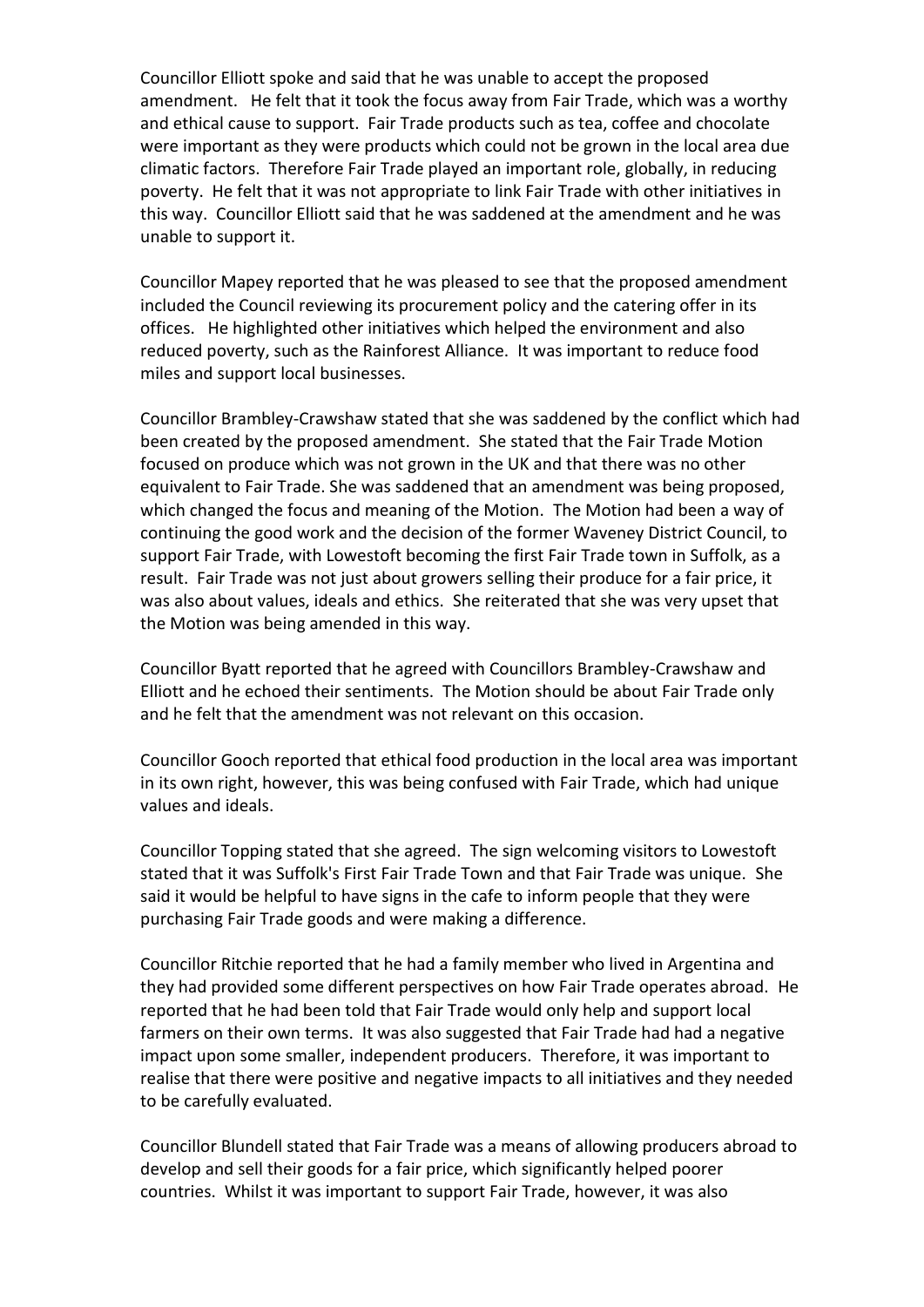important to be pragmatic, as not all of the funds raised were paid back to the farmers. Therefore, it was appropriate to support all initiatives which helped to support farmers, locally and abroad, and to reduce food miles and damage to the environment.

The Leader of the Council reported that he was surprised by the level of debate around the proposed amendments, which he felt had enhanced the Motion. A vote was taken on whether or not to accept the amendment. On being put to the vote it was

### **RESOLVED**

That the amendment to the Motion be approved.

Councillor Elliott, as the proposer of the original Motion, reported that although he was disappointed that it had been amended, he still felt that it was a positive Motion and there were further discussions on to have on it, and further amendments to be made.

The Chief Executive sought advice from the Monitoring Officer at this point during the meeting, regarding further amendments and speeches. The Monitoring Officer referred to sub-paragraphs 13.6 (d) and 13.6 (e) of the Council's Constitution, and advised that the amended motion had taken the place of the original motion. It had become the substantive motion on which further amendments could be moved. So, the question was whether there were further amendments to be made to the substantive motion, and if not, it could be put to the vote.

Councillor Elliott stated that he whilst he did not agree with the amendment, he accepted that it had been approved, however, he felt that the discussions which had taken place so far, were only about the amendment, they were not about the substantive Motion and the importance of Fair Trade.

He then stated that he would like to propose a further amendment, whereby the Council 'acknowledges the great work done by the 5 Fair Trade towns in the East Suffolk District.' Confirmation was provided that he would like this amendment to be added to the last bullet point of the Motion and the amendment was duly seconded by Councillor Brambley-Crawshaw.

Councillor Goldson reported that there were many smaller villages and organisations which were working with Fair Trade and therefore, it was unfair to ignore the good work being undertaken by others. Councillor Gallant, Leader of the Council, stated that Councillor Goldson made a valid point. Councillor Elliott then **WITHDREW** his proposed amendment.

Councillor Herring then raised a point of order, as he stated that there had not been no debate about the substantive Motion, and he felt that this was unfair to Councillor Elliott.

The Chief Executive reiterated the advice previously provided by the Monitoring Officer. There being no further amendments, he then read out the Motion in full prior to it being put to the vote, where it was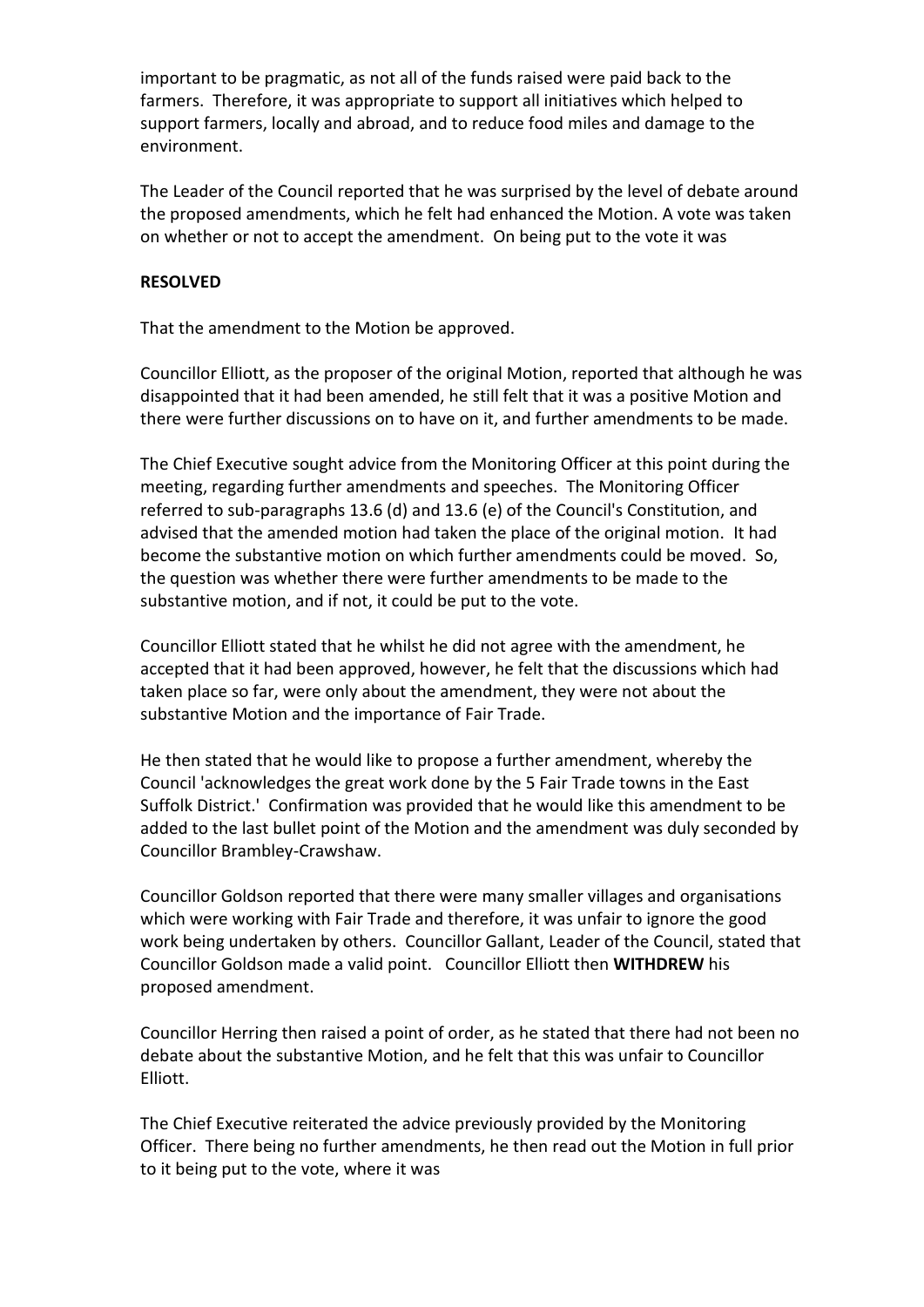## **RESOLVED**

This Council notes that:

• the former Waveney District Council had a policy of actively supporting Fairtrade whilst the former Suffolk Coastal District Council had no such policy.

• Suffolk has eight "Fairtrade Towns", five of which are in the East Suffolk Council area, two in the former Waveney District and three in the former Suffolk Coastal District.

• Global Fairtrade sales last year generated £142 million in Fairtrade Premium. Farmers in 73 countries have invested this money in their communities, increasing business productivity and contributing to the achievement of the global Sustainable Development Goals (SDGs).

• Despite this positive news, exploitation remains rampant in global supply chains. More than 40 million people are trapped in modern slavery, including forced labour, and 152 million young people in child labour. Hundreds of millions more are earning less than a living income or wage.

This Council, nevertheless, recognises that:

• The Fair Trade scheme, while making a positive contribution to global wellbeing, is but part of a wider range of initiatives that all play their part in raising living standards.

• Overall, the dramatic global reduction in levels of absolute poverty we have seen over the last 30 years or so, and commensurate increase in living standards, has been a direct result, not of Fair Trade, but of expanding free trade, free markets and capitalism across many previously poor countries of the world.

• Any support for a particular scheme such as Fair Trade must be set against other, often competing local and global challenges, such as supporting local producers, reducing food miles, and improving healthy eating.

Therefore, this Council resolves to:

• Support food-based initiatives, including Fairtrade, that demonstrate a commitment to improving living standards and raising people out of poverty, while supporting our local economy.

• Promote Fairtrade as part of this wider ethical approach, including through support for local groups, in the media including social media, and events, including during Fairtrade Fortnight.

Review its procurement policy, including its catering offer, to ensure that Fairtrade produce is included where possible, and that Fair Trade and other ethical considerations are given appropriate weighting when drawing up any contracts going out to tender.

# **10 Membership of the Audit & Governance Committee, Scrutiny Committee, Licensing Committee, Appointments of Assistant Cabinet Members, Heritage Champion and Outside Bodies (Non Executive Function)**

The Leader of the Council presented the report, which sought to make a number of appointments to the Council's Committees. It was noted that the Council appointed to its Committees at its Annual meeting in May each year. Members who were appointed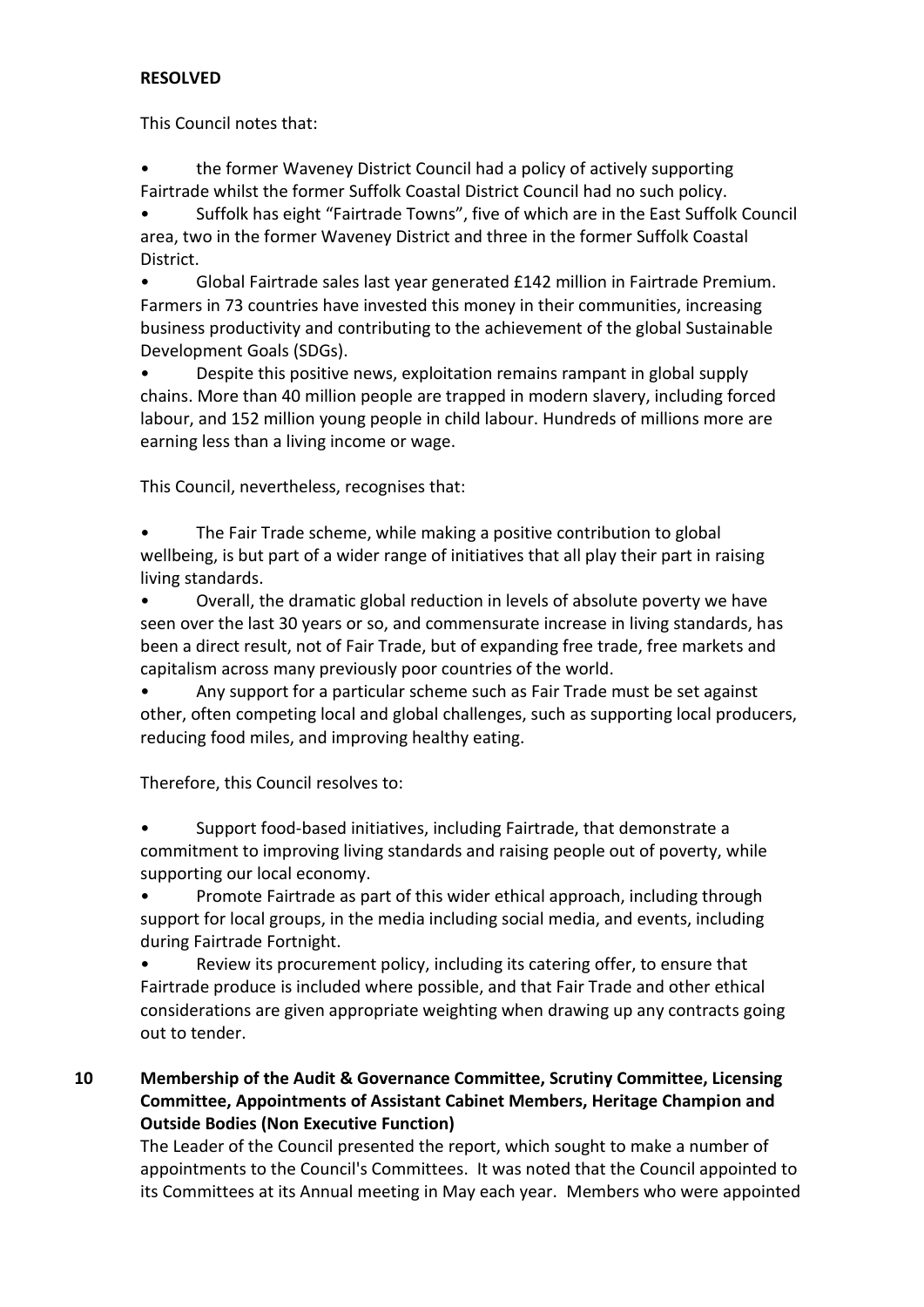to Council Committees were expected to have received the appropriate development / training to enable them to carry out their roles effectively on whichever body they serve.

Since the Annual Meeting, Councillor F Mortimer had advised that he was no longer able to be the Vice Chairman or a Member of the Audit & Governance Committee, with immediate effect. He then took the opportunity to propose that Councillor Back be appointed Vice Chairman of the Audit & Governance Committee, for the remainder of the Municipal Year.

It was noted that Councillor Cook had recently been appointed as the Assistant Cabinet Member for Resources, therefore he was no longer eligible to sit on the Audit & Governance Committee, which resulted in two vacancies on that Committee. It was therefore proposed that Councillor Cooper and Councillor Cloke be appointed to the Audit & Governance Committee with immediate effect.

The Leader reported that since the Annual Meeting, Councillor William Taylor had advised that he is no longer able to sit on the Scrutiny Committee and the Leader then proposed that Councillor Back be appointed to the Scrutiny Committee, for the remainder of the Municipal Year.

Additionally, Councillor Haworth-Culf and Councillor Taylor have advised that they are no longer able to sit on the Licensing Committee. The Leader then proposed that Councillor Coulam and Councillor Goldson be appointed to the Licensing Committee, for the remainder of the Municipal Year.

The Leader of the Council reported that it was his decision regarding the size and membership of the Cabinet, which was exempt from the political proportionality rules under the Local Government Act 2000. He then took the opportunity to announce that he had made 3 Assistant Cabinet Member appointments:

 - Councillor Alison Cackett has been appointed Assistant Cabinet Member for Transport.

- Councillor Maurice Cook has been appointed Assistant Cabinet Member for Finance.

 - Councillor Mark Jepson has been appointed Assistant Cabinet Member for Community Health.

The Leader reported that Heritage England encouraged all local authorities to appoint a Heritage Champion, in order to support the protection of the historic environment at a local level. He stated that it would be beneficial for East Suffolk Council to have a Heritage Champion and due to its significance, he took the opportunity to propose that this role be filled by Councillor Craig Rivett, Deputy Leader and Cabinet Member for Economic Development, as it fits well within his Portfolio.

Since the Annual Meeting on 22 May 2019, the North East Suffolk Citizens Advice Bureaux had been contacted and they have responded that they would like to have a representative from East Suffolk Council. There have been a number of nominations received for this position, therefore there will need to be a vote to fill this position. There followed some discussion in this respect, during which Councillors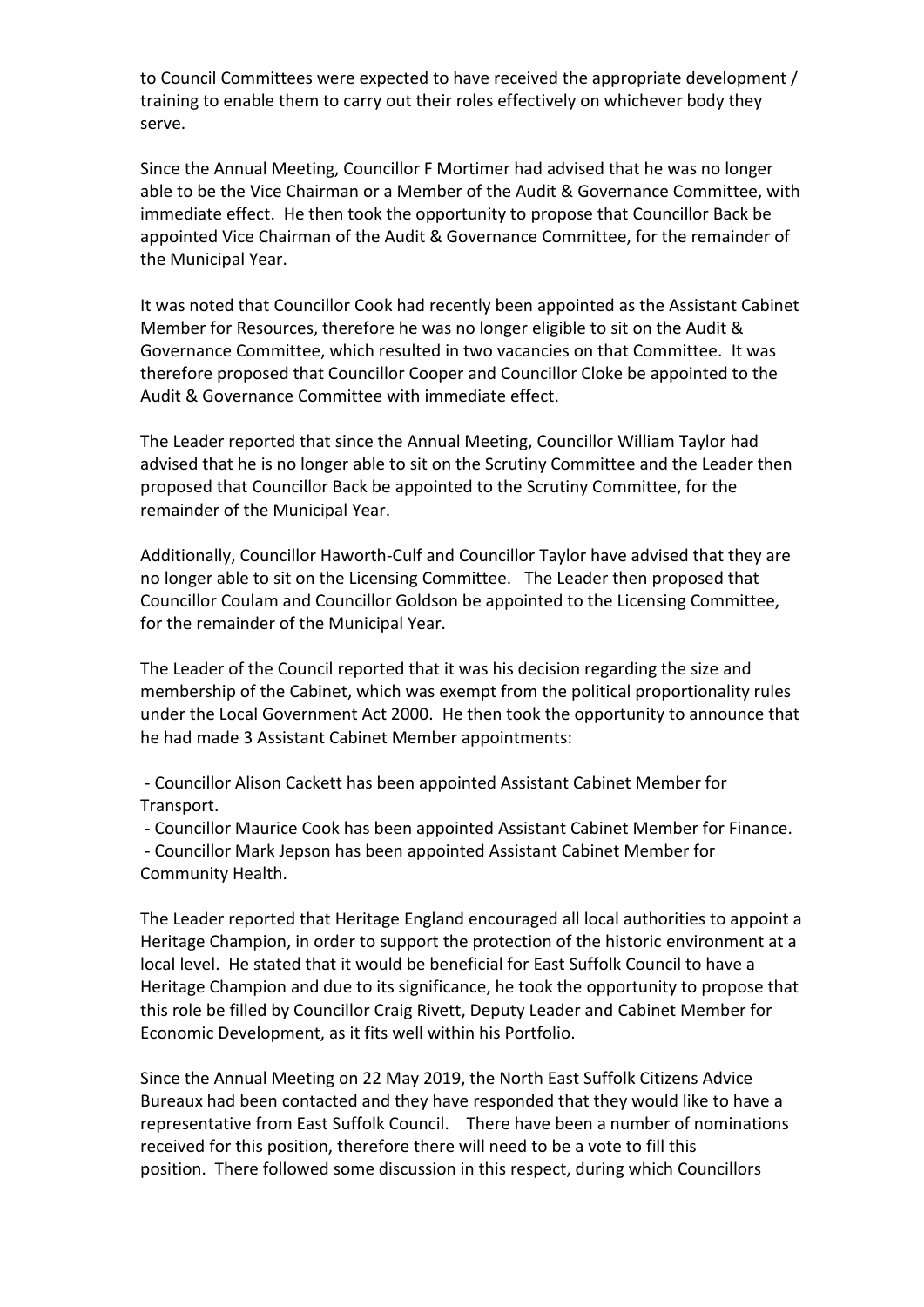Beavan, Byatt, Cooper and Patience withdrew their nominations. Therefore Councillor F Mortimer was appointed to this Outside Body unopposed.

Councillor Topping sought clarification regarding the last recommendation, which granted the Leader of the Council delegated authority to make amendments to the Council's Outside Body appointments as appropriate. The Monitoring Officer reported that vacancies may arise during the year, if so the Group Leaders would discuss the matter and agree a way forward, with the delegation for the decision resting with the Leader of the Council.

The Leader moved the recommendations en bloc and this was duly seconded by Councillor Rivett and it was

# **RESOLVED**

1. That a Councillor Cooper be appointed to the Audit & Governance Committee for the remainder of the 2019/20 municipal year with immediate effect to replace Councillor F Mortimer.

2. That a Councillor Cloke be appointed to the Audit & Governance Committee for the remainder of the 2019/20 municipal year with immediate effect to replace Councillor Cook.

3. That Councillor Back be appointed as Vice Chairman of the Audit & Governance Committee for the remainder of the 2019/20 municipal year with immediate effect.

4. That Councillor Back be appointed to the Scrutiny Committee for the remainder of the 2019/20 municipal year with immediate effect to replace Councillor Taylor.

5. That Councillor Coulam be appointed to the Licensing Committee for the remainder of the 2019/20 municipal year, with immediate effect to replace Councillor Haworth-Culf.

6. That a Councillor Goldson be appointed to the Licensing Committee for the remainder of the 2019/20 municipal year, with immediate effect to replace Councillor Taylor.

7. That the Group Leaders make revisions to their appointments to the Council's Committees, as appropriate and necessary, during the year.

8. That Council notes that Councillor Cackett has been appointed as the Assistant Cabinet Member for Transport.

9. That Council notes that Councillor Jepson has been appointed as the Assistant Cabinet Member for Community Health.

10. That Council notes that Councillor Cook has been appointed as the Assistant Cabinet Member for Resources.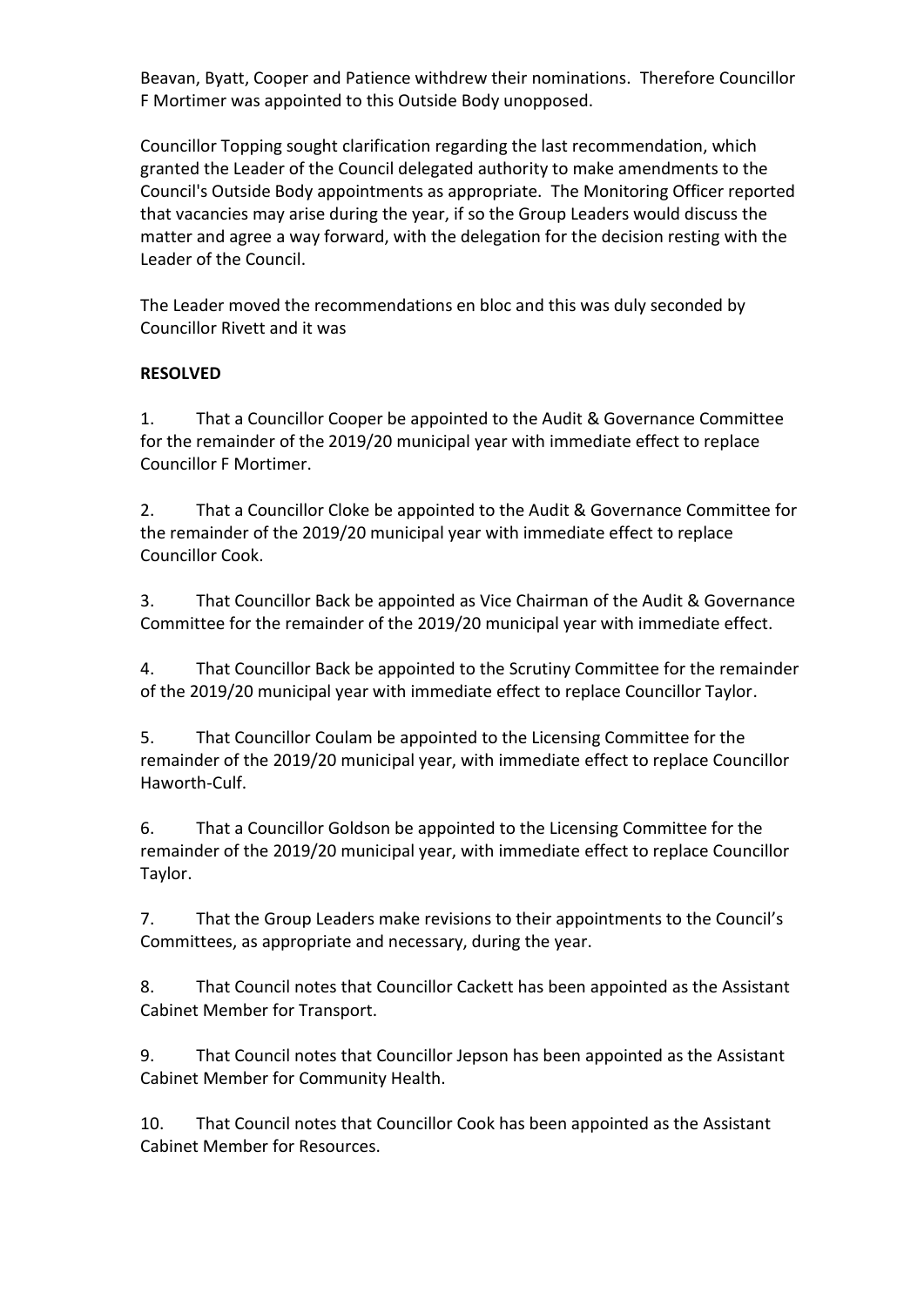11. That Councillor Rivett, Deputy Leader and Cabinet Member for Economic Development be appointed as the Council's Heritage Champion.

12. That Councillor F Mortimer be appointed as the Council's representative on the North East Suffolk Citizens' Advice Bureaux, for the remainder of the 2019/20 Municipal year.

13. That the Leader of the Council be granted Delegated Authority in order to make revisions to the appointments on the Council's Outside Bodies (Non Executive Function) as required, in consultation with the other Group Leaders, when appropriate.

# **11 Appointments to Working Groups**

The Leader of the Council reported that the Council appoints to a number of Working Groups each year, as part of its corporate governance framework, in support of the democratic process and decision-making arrangements. The Councillors appointed to the Working Groups work to help address local issues and to achieve sustainable solutions, which helps to deliver a strong and sustainable local economy and improves the quality of life for everyone living and working in the District. The proposed Council Working Groups for 2019 / 20 are:

- 1 The Local Plan Working Group
- 2 The Housing Benefits and Tenant Services Consultation Group
- 3 The Member Development Steering Group
- 4 The Lowestoft Transport and Infrastructure Prospectus Steering Group

The Working Groups each have clear terms of reference outlining their roles, responsibilities and reporting mechanisms, thereby increasing openness and transparency and making the best use of resources. This information was contained within Appendix A and where specific post holder nominations were required, these were also outlined in Appendix A. It was noted that the Membership of the Member Development Steering Group and the Lowestoft Transport and Infrastructure Prospectus Steering Group had already been provided by the Group Leaders and was included within Appendix A to the report.

With regard to the Local Plan Working Group, the Leader suggested that the vacancies for 2 Planning Committee Members should be delegated to the Planning Committee North and Planning Committee South to decide, with each Committee filling one vacancy. There remained 3 vacancies for Other Members and the Leader sought nominations for those vacancies. There were 4 nominations received - Councillors Deacon, Elliott, Pitchers and Yule. Following a vote, it was confirmed that Councillors Deacon, Elliott and Pitchers would fill the 3 vacancies. It was confirmed that other Members could attend the Local Plan Working Group Meetings by invitation, if they were interested.

In respect of the Housing Benefits and Tenant Services Consultation Group, it was confirmed that there was one vacancy for a Member of the Scrutiny Committee. The Leader of the Council suggested that this vacancy should be delegated to the Scrutiny Committee to fill. There were also vacancies for 4 other Members and the Leader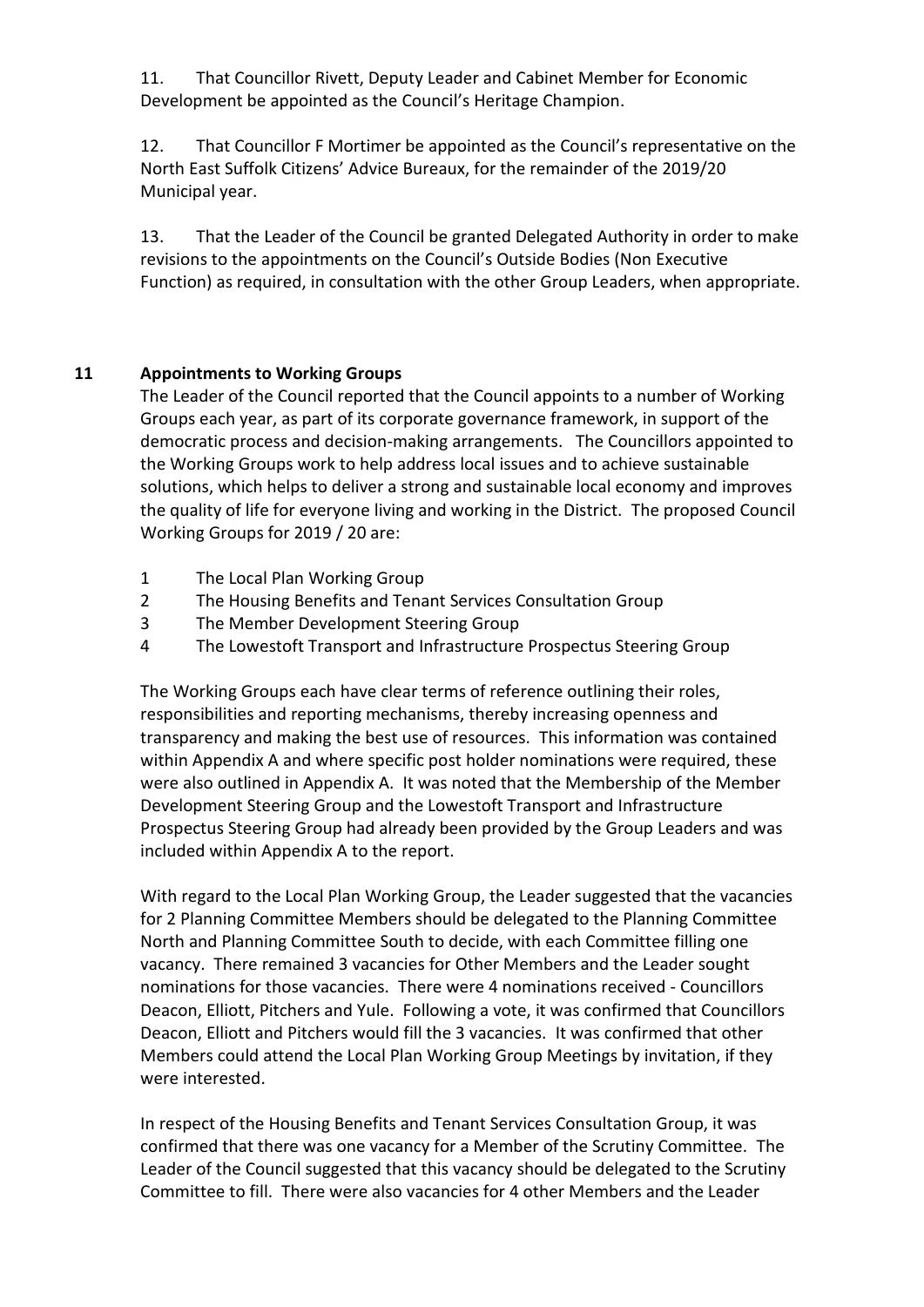sought nominations for those vacancies. There were 5 nominations received - Councillors Beavan, Jepson, Mapey, Patience and Robinson. Following a vote, it was confirmed that Councillors Jepson, Mapey, Patience and Robinson would fill the 4 vacancies.

## **RESOLVED**

1. That the membership of the Member Development Steering Group and the Lowestoft Transport and Infrastructure Prospectus Steering Group for the 2019/20 Municipal Year be appointed, as supplied by Group Leaders.

2. That the membership of the Local Plan Working Group and the Housing Benefits and Tenant Services Consultation Group for the 2019/20 Municipal year be appointed, as supplied by the Group Leaders and the outstanding vacancies be filled as follows:

- Local Plan Working Group - that the vacancies for 2 Planning Committee Members be delegated to the Planning Committee North and Planning Committee South to decide, with each Committee filling one vacancy and that Councillors Deacon, Elliott and Pitchers would fill the remaining 3 vacancies.

- Housing Benefits and Tenant Services Consultation Group - that the vacancy for a Scrutiny Committee member should be delegated to the Scrutiny Committee to fill and that Councillors Jepson, Mapey, Patience and Robinson would fill the remaining 4 vacancies.

3. That the Leader be granted Delegated Authority to make any necessary changes to the membership of the Working Groups for the remainder of the 2019/20 Municipal Year, in consultation with the other Group Leaders.

**12 Cabinet Members Report and Outside Bodies Representatives Report to Council**  The Leader of the Council reported that he had given the Cabinet Members the opportunity to provide Members with an update on their areas of responsibility and a number of updates were contained in the report for this evening. The Cabinet Members did not have any additional information to provide at the meeting and there were no questions from Members. It was confirmed that there were no Outside Body Representatives Reports to Council for this meeting.

#### **RESOLVED**

That the report be received.

### **13 Exempt/Confidential Items RESOLVED**

That, under Section 100(a)(4) of the Local Government Act 1972 (as amended), the public be excluded from the Meeting for the following item of business on the grounds that it involved the likely disclosure of exempt information as defined in Paragraph 3 of Part 1 of Schedule 12A of the Act.